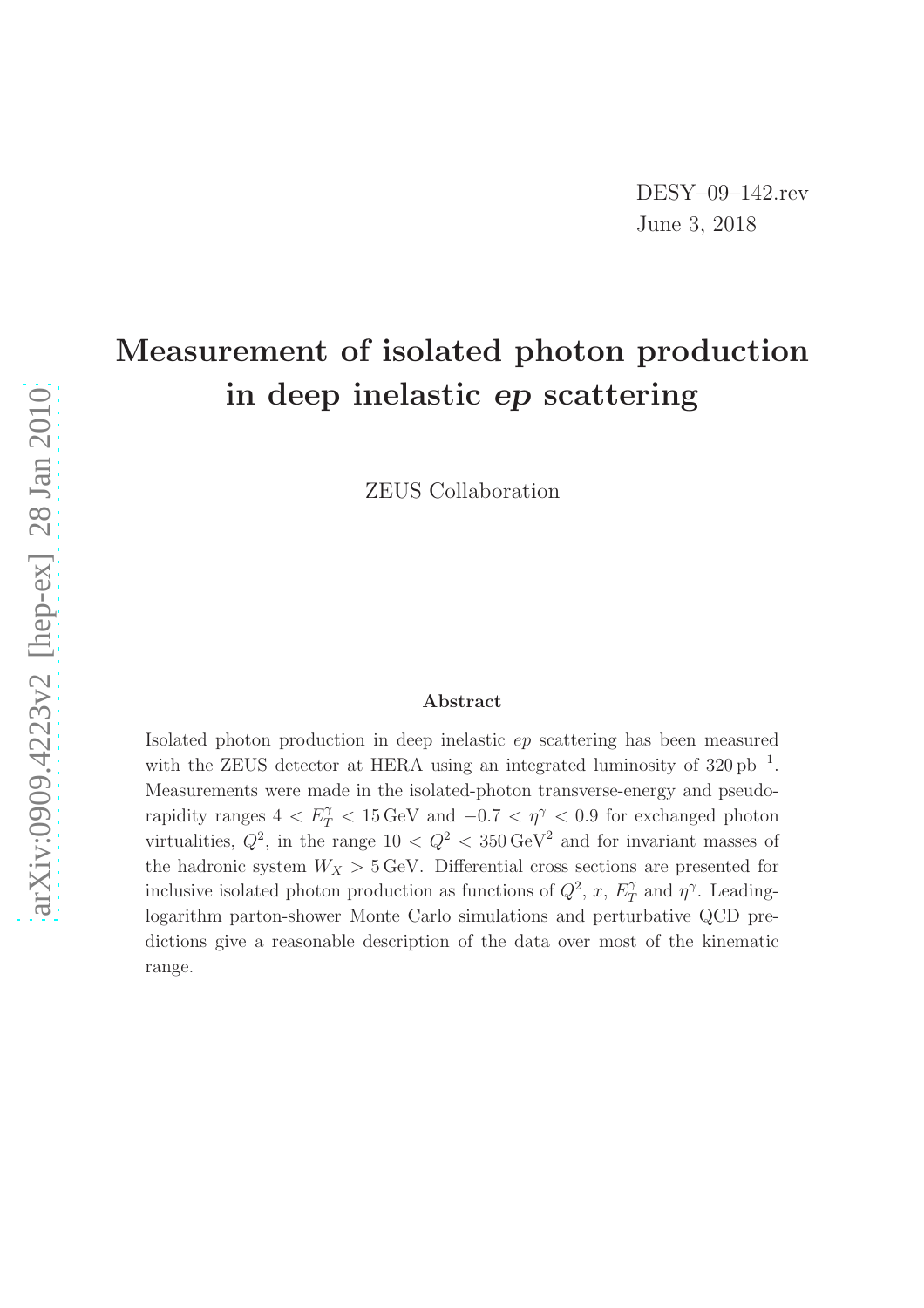# The ZEUS Collaboration

S. Chekanov, M. Derrick, S. Magill, B. Musgrave, D. Nicholass<sup>1</sup>, J. Repond, R. Yoshida Argonne National Laboratory, Argonne, Illinois 60439-4815, USA <sup>n</sup>

M.C.K. Mattingly

Andrews University, Berrien Springs, Michigan 49104-0380, USA

P. Antonioli, G. Bari, L. Bellagamba, D. Boscherini, A. Bruni, G. Bruni, F. Cindolo, M. Corradi, G. Iacobucci, A. Margotti, R. Nania, A. Polini INFN Bologna, Bologna, Italy <sup>e</sup>

S. Antonelli, M. Basile, M. Bindi, L. Cifarelli, A. Contin, S. De Pasquale<sup>2</sup>, G. Sartorelli, A. Zichichi

University and INFN Bologna, Bologna, Italy<sup>e</sup>

D. Bartsch, I. Brock, H. Hartmann, E. Hilger, H.-P. Jakob, M. Jüngst, A.E. Nuncio-Quiroz, E. Paul, U. Samson, V. Schönberg, R. Shehzadi, M. Wlasenko Physikalisches Institut der Universität Bonn, Bonn, Germany<sup>b</sup>

J.D. Morris<sup>3</sup>

H.H. Wills Physics Laboratory, University of Bristol, Bristol, United Kingdom <sup>m</sup>

M. Kaur, P. Kaur<sup>4</sup>, I. Singh<sup>4</sup> Panjab University, Department of Physics, Chandigarh, India

M. Capua, S. Fazio, A. Mastroberardino, M. Schioppa, G. Susinno, E. Tassi<sup>5</sup> Calabria University, Physics Department and INFN, Cosenza, Italy<sup>e</sup>

 $J.Y.$  Kim<sup>6</sup>

Chonnam National University, Kwangju, South Korea

Z.A. Ibrahim, F. Mohamad Idris, B. Kamaluddin, W.A.T. Wan Abdullah Jabatan Fizik, Universiti Malaya, 50603 Kuala Lumpur, Malaysia <sup>r</sup>

Y. Ning, Z. Ren, F. Sciulli Nevis Laboratories, Columbia University, Irvington on Hudson, New York 10027, USA <sup>o</sup>

J. Chwastowski, A. Eskreys, J. Figiel, A. Galas, K. Olkiewicz, B. Pawlik, P. Stopa, L. Zawiejski

The Henryk Niewodniczanski Institute of Nuclear Physics, Polish Academy of Sciences, Cracow, Poland <sup>i</sup>

L. Adamczyk, T. Bołd, I. Grabowska-Bołd, D. Kisielewska, J. Łukasik<sup>7</sup>, M. Przybycień, L. Suszycki

Faculty of Physics and Applied Computer Science, AGH-University of Science and Technology,  $Cracow, Poland$ <sup>p</sup>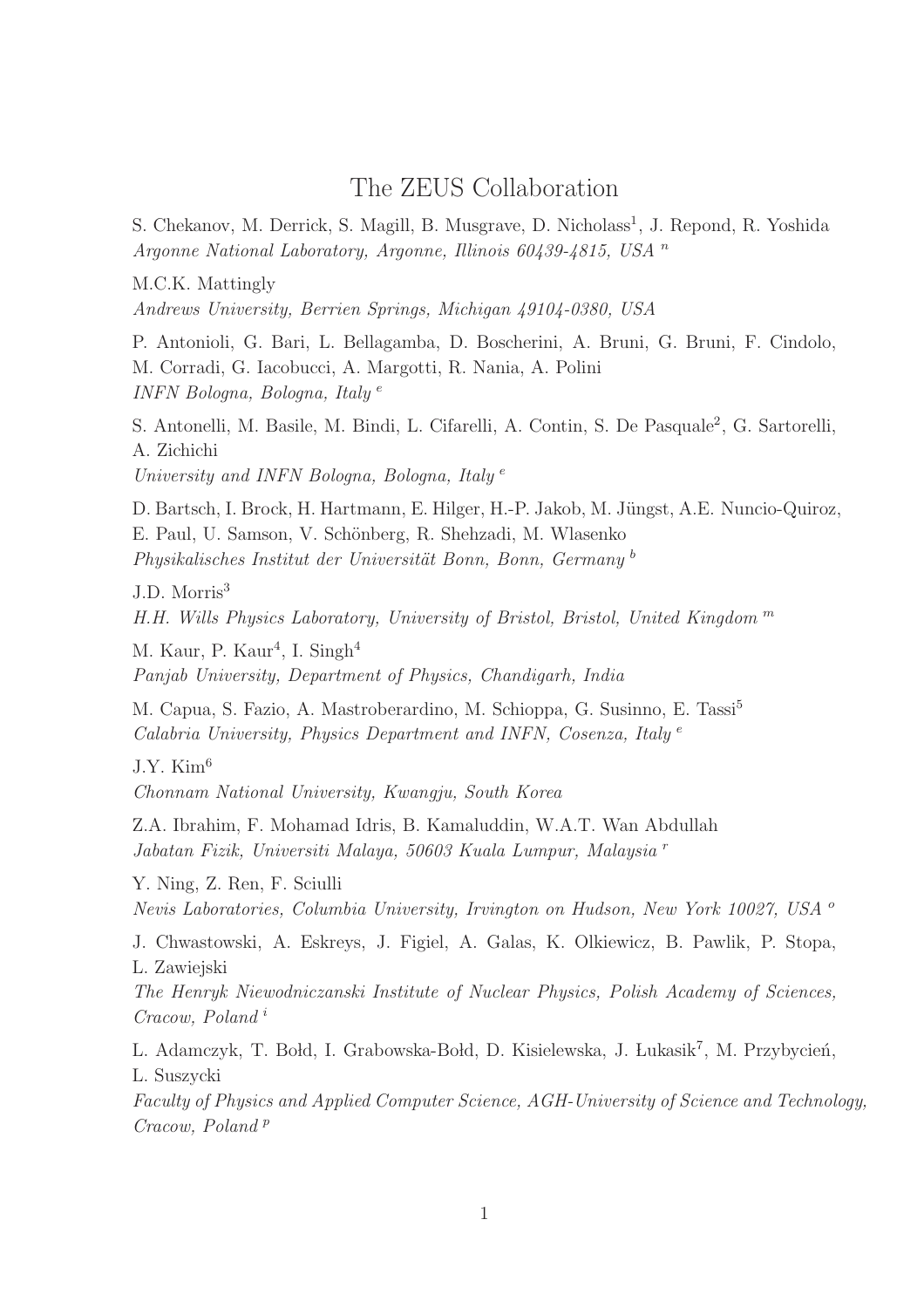A. Kotański<sup>8</sup>, W. Słomiński<sup>9</sup> Department of Physics, Jagellonian University, Cracow, Poland

O. Bachynska, O. Behnke, J. Behr, U. Behrens, C. Blohm, K. Borras, D. Bot, R. Ciesielski, N. Coppola, S. Fang, A. Geiser, P. Göttlicher<sup>10</sup>, J. Grebenyuk, I. Gregor, T. Haas, W. Hain, A. Hüttmann, F. Januschek, B. Kahle, I.I. Katkov<sup>11</sup>, U. Klein<sup>12</sup>, U. Kötz, H. Kowalski, V. Libov, M. Lisovyi, E. Lobodzinska, B. Löhr, R. Mankel<sup>13</sup>, I.-A. Melzer-Pellmann, S. Miglioranzi<sup>14</sup>, A. Montanari, T. Namsoo, D. Notz, A. Parenti, P. Roloff, I. Rubinsky, U. Schneekloth, A. Spiridonov<sup>15</sup>, D. Szuba<sup>16</sup>, J. Szuba<sup>17</sup>, T. Theedt, J. Tomaszewska<sup>18</sup>, G. Wolf, K. Wrona, A.G. Yagües-Molina, C. Youngman, W. Zeuner<sup>13</sup> Deutsches Elektronen-Synchrotron DESY, Hamburg, Germany

V. Drugakov, W. Lohmann, S. Schlenstedt Deutsches Elektronen-Synchrotron DESY, Zeuthen, Germany

G. Barbagli, E. Gallo INFN Florence, Florence, Italy<sup>e</sup>

P. G. Pelfer University and INFN Florence, Florence, Italy<sup>e</sup>

A. Bamberger, D. Dobur, F. Karstens, N.N. Vlasov<sup>19</sup> Fakultät für Physik der Universität Freiburg i.Br., Freiburg i.Br., Germany b

P.J. Bussey, A.T. Doyle, M. Forrest, D.H. Saxon, I.O. Skillicorn Department of Physics and Astronomy, University of Glasgow, Glasgow, United Kingdom<sup>m</sup>

I. Gialas<sup>20</sup>, K. Papageorgiu

Department of Engineering in Management and Finance, Univ. of the Aegean, Chios, Greece

U. Holm, R. Klanner, E. Lohrmann, H. Perrey, P. Schleper, T. Schörner-Sadenius, J. Sztuk, H. Stadie, M. Turcato Hamburg University, Institute of Exp. Physics, Hamburg, Germany <sup>b</sup>

K.R. Long, A.D. Tapper Imperial College London, High Energy Nuclear Physics Group, London, United Kingdom <sup>m</sup>

T. Matsumoto<sup>21</sup>, K. Nagano, K. Tokushuku<sup>22</sup>, S. Yamada, Y. Yamazaki<sup>23</sup> Institute of Particle and Nuclear Studies, KEK, Tsukuba, Japan <sup>f</sup>

A.N. Barakbaev, E.G. Boos, N.S. Pokrovskiy, B.O. Zhautykov Institute of Physics and Technology of Ministry of Education and Science of Kazakhstan, Almaty, Kazakhstan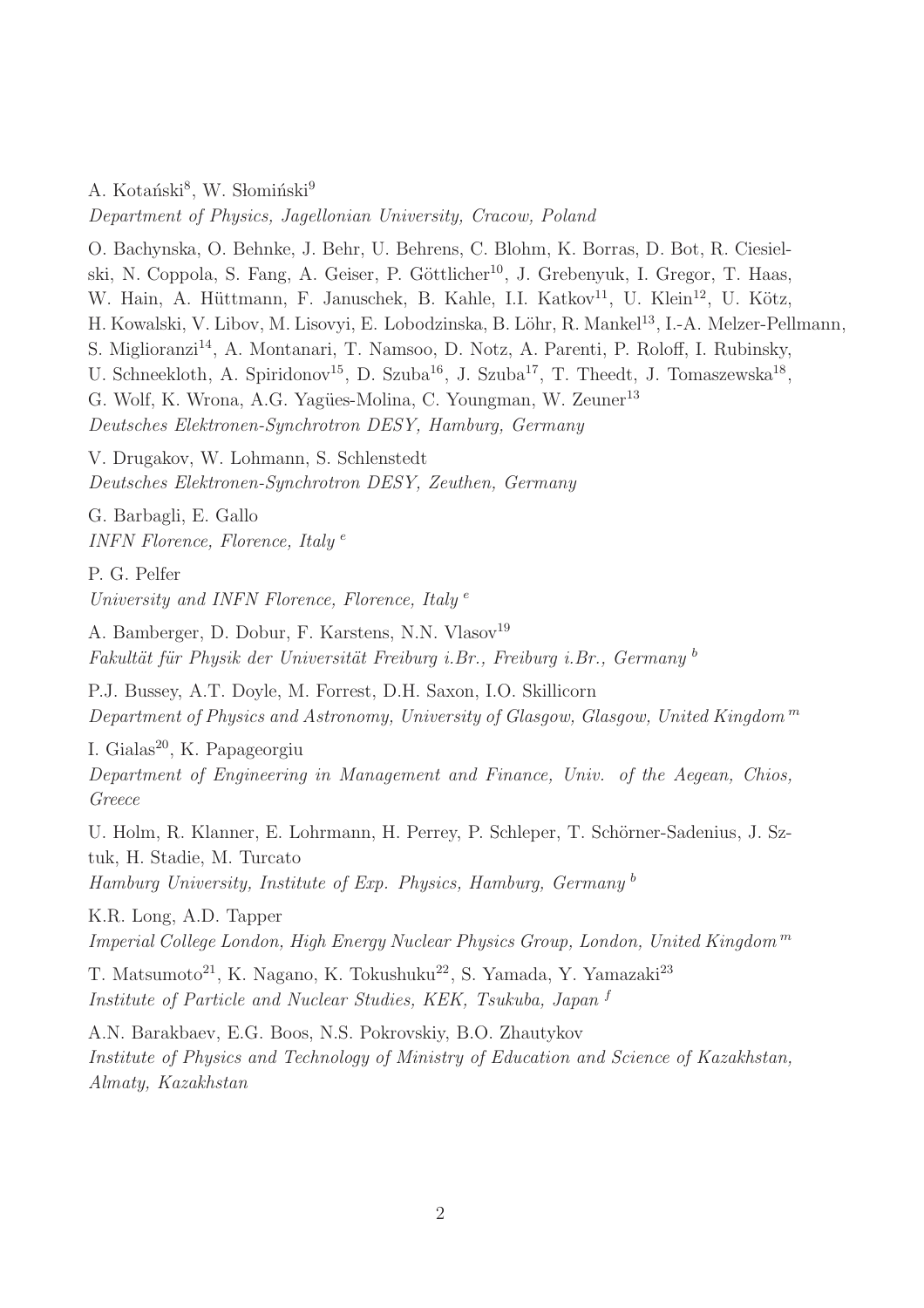V. Aushev<sup>24</sup>, M. Borodin, I. Kadenko, Ie. Korol, O. Kuprash, D. Lontkovskyi, I. Makarenko, Yu. Onishchuk, A. Salii, Iu. Sorokin, A. Verbytskyi, V. Viazlo, O. Volynets, O. Zenaiev, M. Zolko

Institute for Nuclear Research, National Academy of Sciences, and Kiev National University, Kiev, Ukraine

#### D. Son

Kyungpook National University, Center for High Energy Physics, Daegu, South Korea <sup>g</sup>

J. de Favereau, K. Piotrzkowski Institut de Physique Nucléaire, Université Catholique de Louvain, Louvain-la-Neuve, Belgium<sup>q</sup>

F. Barreiro, C. Glasman, M. Jimenez, J. del Peso, E. Ron, J. Terrón, C. Uribe-Estrada Departamento de Física Teórica, Universidad Autónoma de Madrid, Madrid, Spain<sup>l</sup>

F. Corriveau, J. Schwartz, C. Zhou Department of Physics, McGill University, Montréal, Québec, Canada H3A 2T8<sup>a</sup>

T. Tsurugai Meiji Gakuin University, Faculty of General Education, Yokohama, Japan <sup>f</sup>

A. Antonov, B.A. Dolgoshein, D. Gladkov, V. Sosnovtsev, A. Stifutkin, S. Suchkov Moscow Engineering Physics Institute, Moscow, Russia <sup>j</sup>

R.K. Dementiev, P.F. Ermolov † , L.K. Gladilin, Yu.A. Golubkov, L.A. Khein, I.A. Korzhavina, V.A. Kuzmin, B.B. Levchenko<sup>25</sup>, O.Yu. Lukina, A.S. Proskuryakov, L.M. Shcheglova, D.S. Zotkin

Moscow State University, Institute of Nuclear Physics, Moscow, Russia  $^k$ 

I. Abt, A. Caldwell, D. Kollar, B. Reisert, W.B. Schmidke Max-Planck-Institut für Physik, München, Germany

G. Grigorescu, A. Keramidas, E. Koffeman, P. Kooijman, A. Pellegrino, H. Tiecke, M. Vázquez $^{14}$ , L. Wiggers NIKHEF and University of Amsterdam, Amsterdam, Netherlands h

N. Brümmer, B. Bylsma, L.S. Durkin, A. Lee, T.Y. Ling Physics Department, Ohio State University, Columbus, Ohio 43210, USA <sup>n</sup>

A.M. Cooper-Sarkar, R.C.E. Devenish, J. Ferrando, B. Foster, C. Gwenlan<sup>26</sup>, K. Horton<sup>27</sup>, K. Oliver, A. Robertson, R. Walczak Department of Physics, University of Oxford, Oxford United Kingdom  $<sup>m</sup>$ </sup>

A. Bertolin, F. Dal Corso, S. Dusini, A. Longhin, L. Stanco INFN Padova, Padova, Italy <sup>e</sup>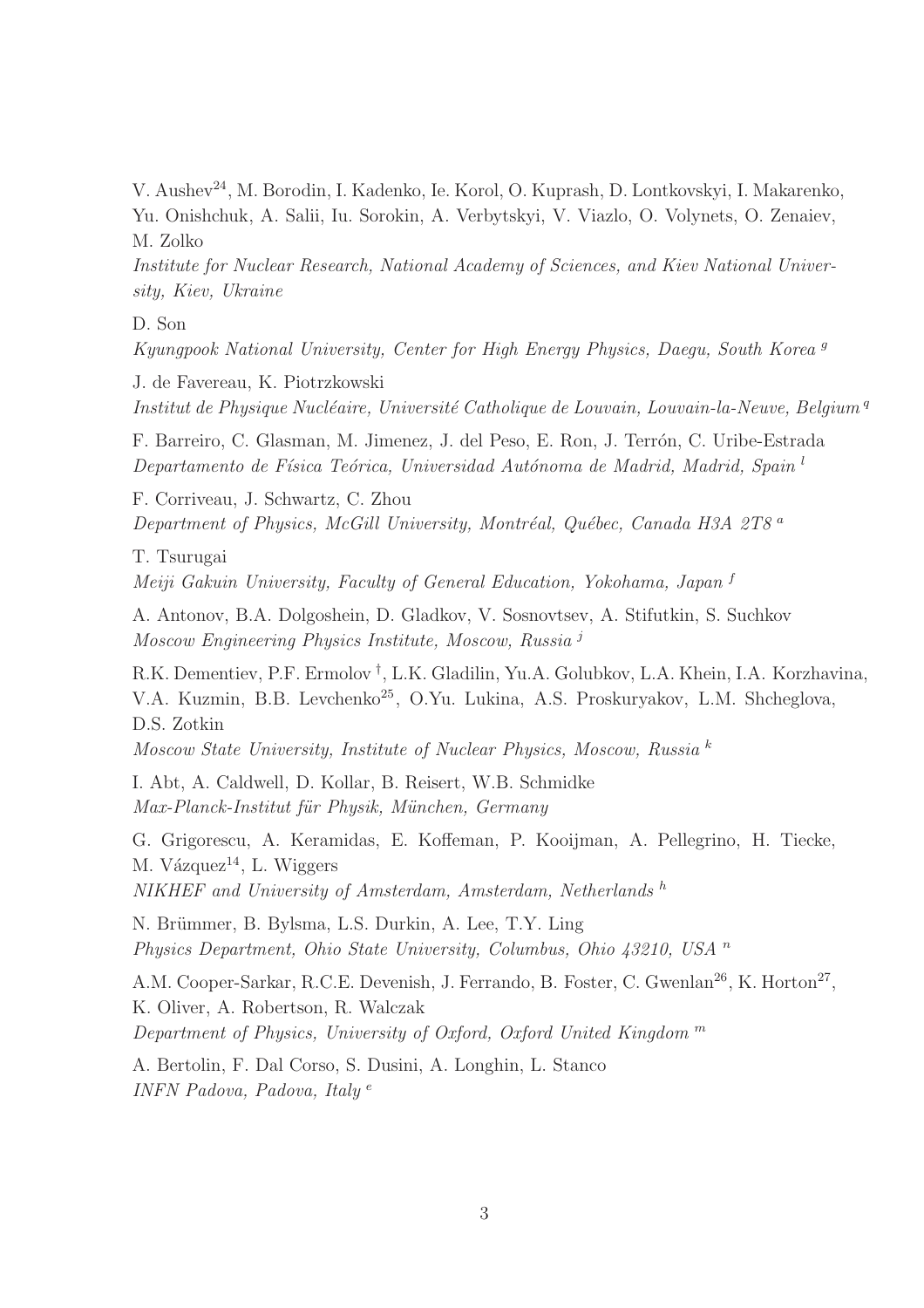R. Brugnera, R. Carlin, A. Garfagnini, S. Limentani Dipartimento di Fisica dell' Università and INFN, Padova, Italy  $e$ B.Y. Oh, A. Raval, J.J. Whitmore<sup>28</sup> Department of Physics, Pennsylvania State University, University Park, Pennsylvania 16802, USA <sup>o</sup> Y. Iga Polytechnic University, Sagamihara, Japan <sup>f</sup> G. D'Agostini, G. Marini, A. Nigro Dipartimento di Fisica, Università 'La Sapienza' and INFN, Rome, Italy  $e$ J.C. Hart Rutherford Appleton Laboratory, Chilton, Didcot, Oxon, United Kingdom  $<sup>m</sup>$ </sup> H. Abramowicz<sup>29</sup>, R. Ingbir, S. Kananov, A. Levy, A. Stern Raymond and Beverly Sackler Faculty of Exact Sciences, School of Physics, Tel Aviv University, Tel Aviv, Israel <sup>d</sup> M. Ishitsuka, T. Kanno, M. Kuze, J. Maeda Department of Physics, Tokyo Institute of Technology, Tokyo, Japan <sup>f</sup> R. Hori, N. Okazaki, S. Shimizu<sup>14</sup> Department of Physics, University of Tokyo, Tokyo, Japan <sup>f</sup> R. Hamatsu, S. Kitamura<sup>30</sup>, O. Ota<sup>31</sup>, Y.D. Ri<sup>32</sup> Tokyo Metropolitan University, Department of Physics, Tokyo, Japan <sup>f</sup> M. Costa, M.I. Ferrero, V. Monaco, R. Sacchi, V. Sola, A. Solano Università di Torino and INFN, Torino, Italy  $e$ M. Arneodo, M. Ruspa Università del Piemonte Orientale, Novara, and INFN, Torino, Italy  $e$ S. Fourletov<sup>33</sup>, J.F. Martin, T.P. Stewart Department of Physics, University of Toronto, Toronto, Ontario, Canada M5S 1A7 <sup>a</sup> S.K. Boutle<sup>20</sup>, J.M. Butterworth, T.W. Jones, J.H. Loizides, M. Wing Physics and Astronomy Department, University College London, London, United Kingdom <sup>m</sup> B. Brzozowska, J. Ciborowski<sup>34</sup>, G. Grzelak, P. Kulinski, P. Łużniak<sup>35</sup>, J. Malka<sup>35</sup>, R.J. Nowak, J.M. Pawlak, W. Perlanski<sup>35</sup>, A.F. Zarnecki Warsaw University, Institute of Experimental Physics, Warsaw, Poland M. Adamus, P. Plucinski<sup>36</sup>, T. Tymieniecka Institute for Nuclear Studies, Warsaw, Poland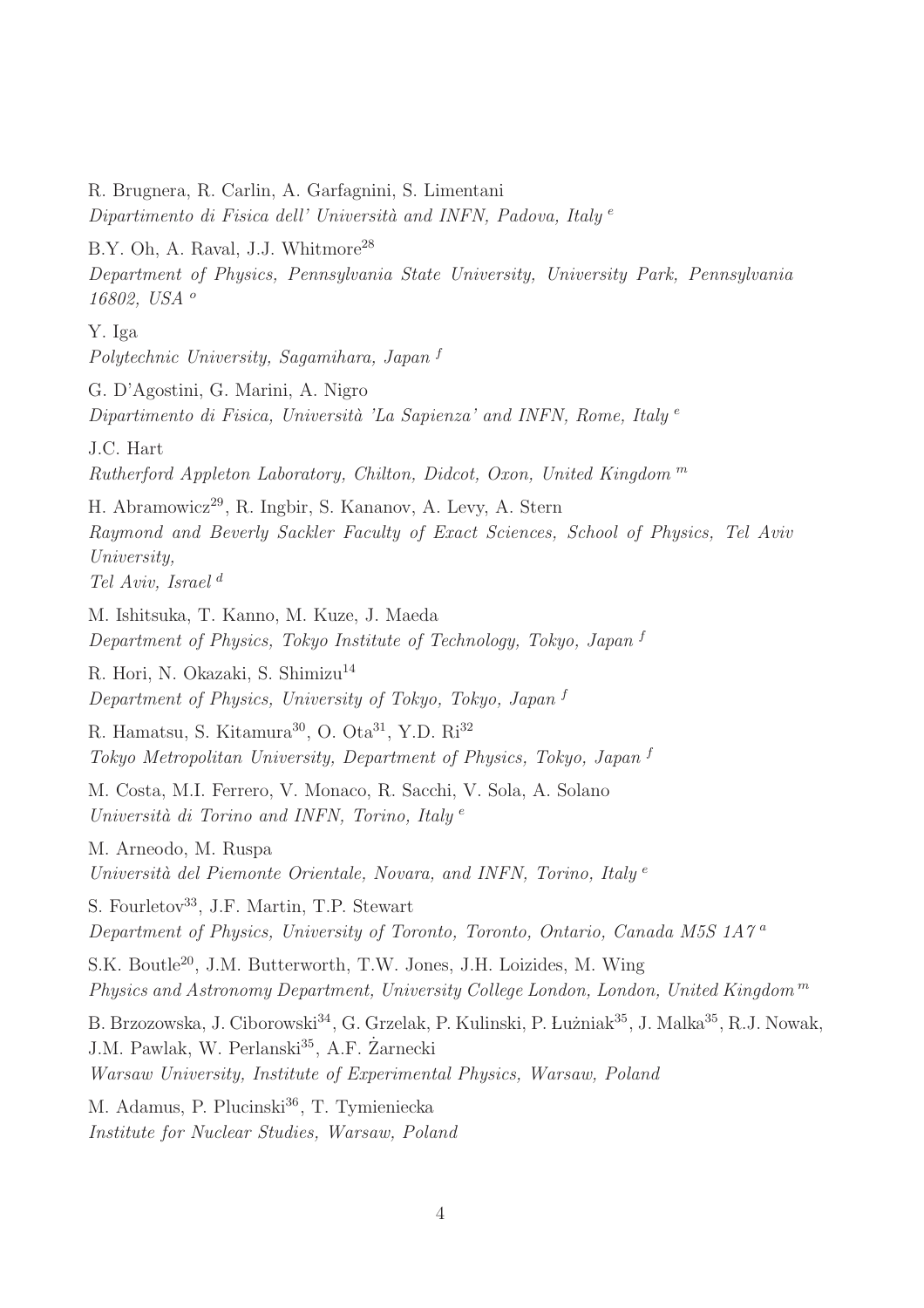Y. Eisenberg, D. Hochman, U. Karshon

Department of Particle Physics, Weizmann Institute, Rehovot, Israel<sup>c</sup>

E. Brownson, D.D. Reeder, A.A. Savin, W.H. Smith, H. Wolfe Department of Physics, University of Wisconsin, Madison, Wisconsin 53706, USA<sup>n</sup>

S. Bhadra, C.D. Catterall, G. Hartner, U. Noor, J. Whyte Department of Physics, York University, Ontario, Canada M3J 1P3 <sup>a</sup>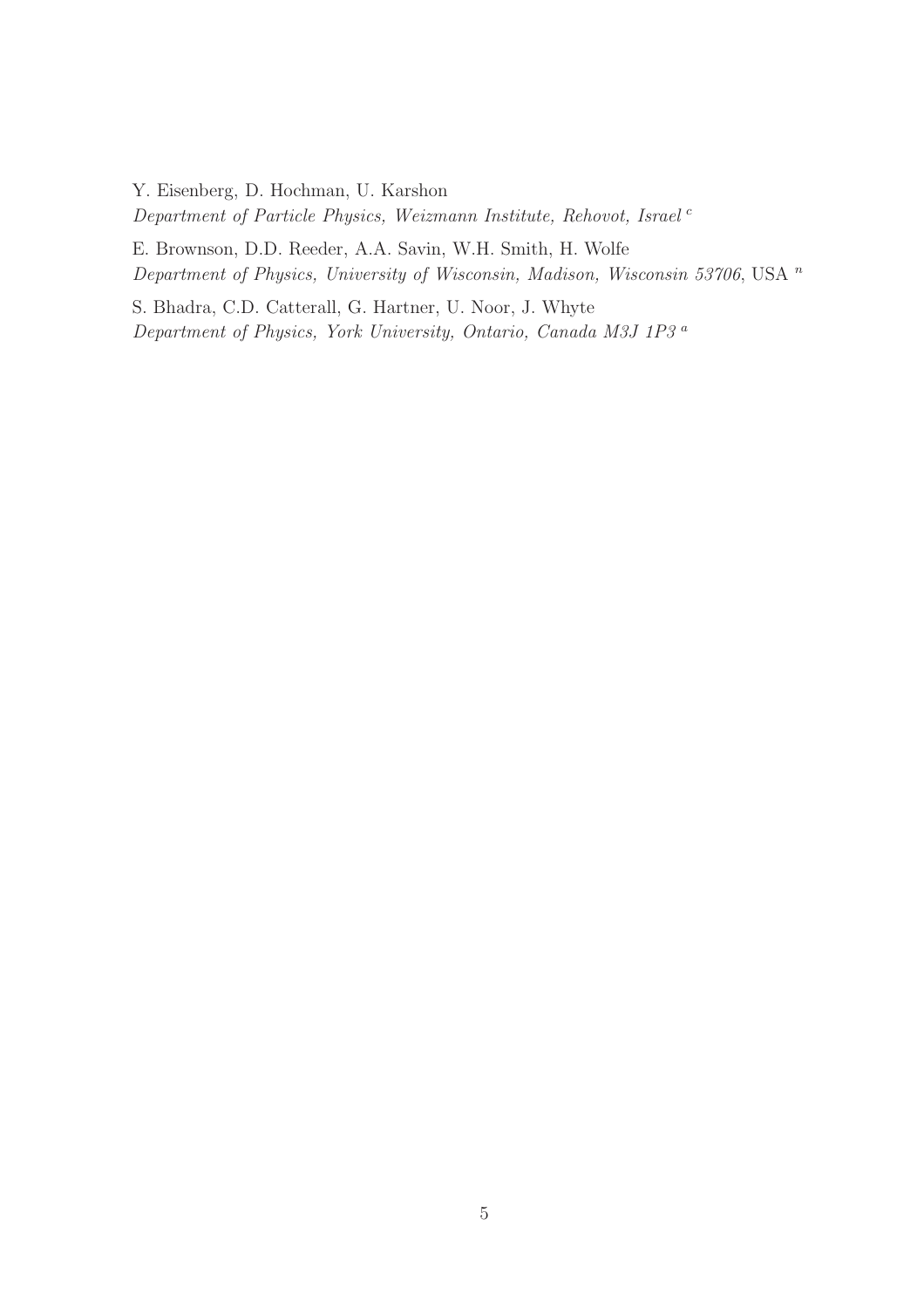- also affiliated with University College London, United Kingdom
- now at University of Salerno, Italy
- now at Queen Mary University of London, United Kingdom
- also working at Max Planck Institute, Munich, Germany
- also Senior Alexander von Humboldt Research Fellow at Hamburg University, Institute
- of Experimental Physics, Hamburg, Germany
- supported by Chonnam National University, South Korea, in 2009
- now at Institute of Aviation, Warsaw, Poland
- supported by the research grant No. 1 P03B 04529 (2005-2008)
- This work was supported in part by the Marie Curie Actions Transfer of Knowledge
- project COCOS (contract MTKD-CT-2004-517186)
- now at DESY group FEB, Hamburg, Germany
- also at Moscow State University, Russia
- now at University of Liverpool, United Kingdom
- on leave of absence at CERN, Geneva, Switzerland
- now at CERN, Geneva, Switzerland
- also at Institute of Theoretical and Experimental Physics, Moscow, Russia
- also at INP, Cracow, Poland
- also at FPACS, AGH-UST, Cracow, Poland
- partially supported by Warsaw University, Poland
- partially supported by Moscow State University, Russia
- also affiliated with DESY, Germany
- now at Japan Synchrotron Radiation Research Institute (JASRI), Hyogo, Japan
- also at University of Tokyo, Japan
- now at Kobe University, Japan
- supported by DESY, Germany
- <sup>25</sup> partially supported by Russian Foundation for Basic Research grant No. 05-02-39028-NSFC-a
- STFC Advanced Fellow
- nee Korcsak-Gorzo
- <sup>28</sup> This material was based on work supported by the National Science Foundation, while working at the Foundation.
- also at Max Planck Institute, Munich, Germany, Alexander von Humboldt Research Award
- now at Nihon Institute of Medical Science, Japan
- now at SunMelx Co. Ltd., Tokyo, Japan
- now at Osaka University, Osaka, Japan
- now at University of Bonn, Germany
- also at Lódź University, Poland
- member of Lódź University, Poland
- now at Lund University, Lund, Sweden  $\uparrow$  deceased 6
-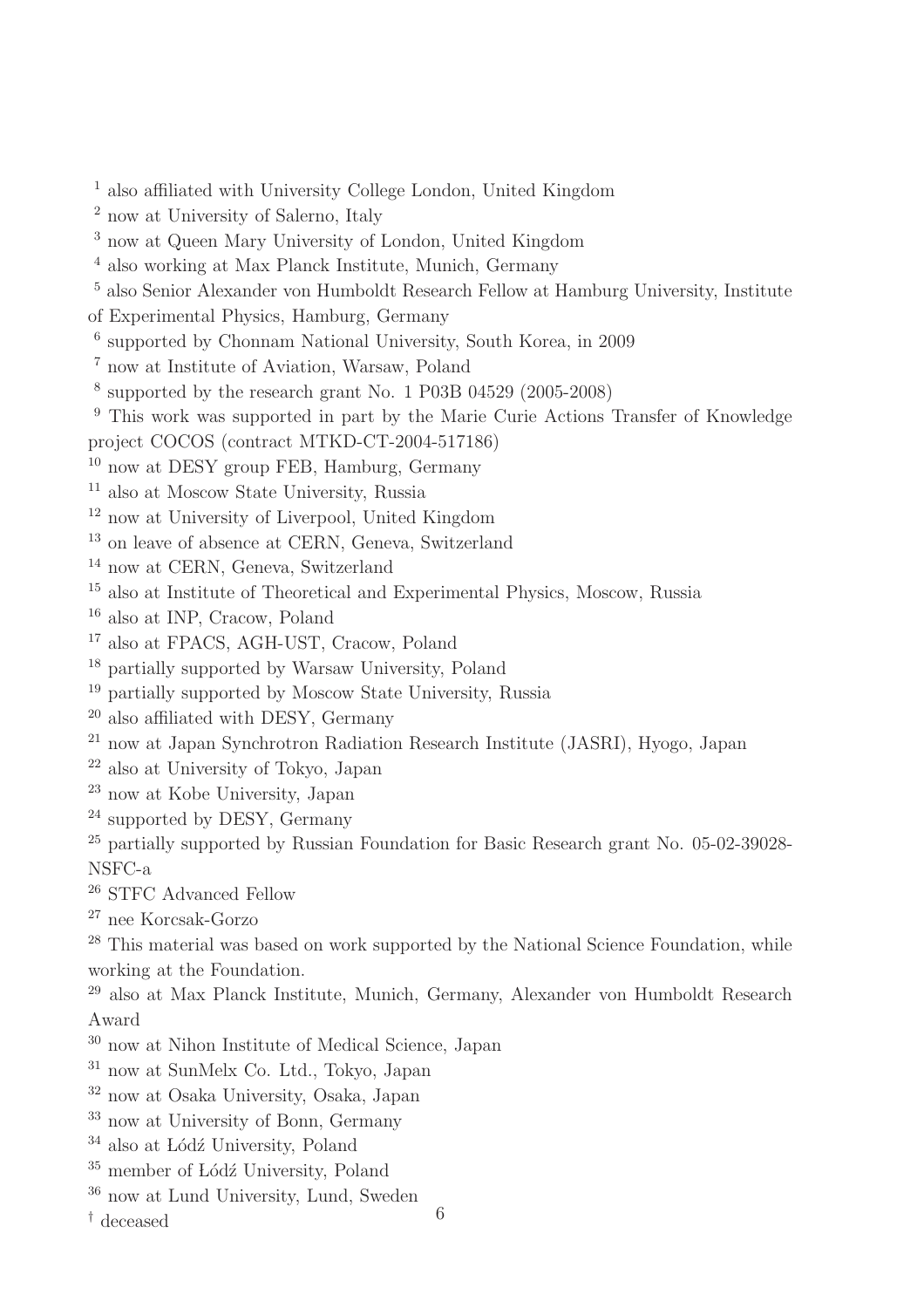- $\boldsymbol{a}$ supported by the Natural Sciences and Engineering Research Council of Canada (NSERC)
- b supported by the German Federal Ministry for Education and Research (BMBF), under contract Nos. 05 HZ6PDA, 05 HZ6GUA, 05 HZ6VFA and 05 HZ4KHA
- c supported in part by the MINERVA Gesellschaft für Forschung GmbH, the Israel Science Foundation (grant No. 293/02-11.2) and the US-Israel Binational Science Foundation
- d supported by the Israel Science Foundation
- e supported by the Italian National Institute for Nuclear Physics (INFN)
- f supported by the Japanese Ministry of Education, Culture, Sports, Science and Technology (MEXT) and its grants for Scientific Research
- g supported by the Korean Ministry of Education and Korea Science and Engineering Foundation
- h supported by the Netherlands Foundation for Research on Matter (FOM)
- i supported by the Polish State Committee for Scientific Research, project No. DESY/256/2006 - 154/DES/2006/03
- $j$  partially supported by the German Federal Ministry for Education and Research (BMBF)
- k supported by RF Presidential grant N 1456.2008.2 for the leading scientific schools and by the Russian Ministry of Education and Science through its grant for Scientific Research on High Energy Physics
- l supported by the Spanish Ministry of Education and Science through funds provided by CICYT
- $<sup>m</sup>$  supported by the Science and Technology Facilities Council, UK</sup>
- n supported by the US Department of Energy
- o supported by the US National Science Foundation. Any opinion, findings and conclusions or recommendations expressed in this material are those of the authors and do not necessarily reflect the views of the National Science Foundation.
- p supported by the Polish Ministry of Science and Higher Education as a scientific project (2009-2010)
- q supported by FNRS and its associated funds (IISN and FRIA) and by an Inter-University Attraction Poles Programme subsidised by the Belgian Federal Science Policy Office
- r supported by an FRGS grant from the Malaysian government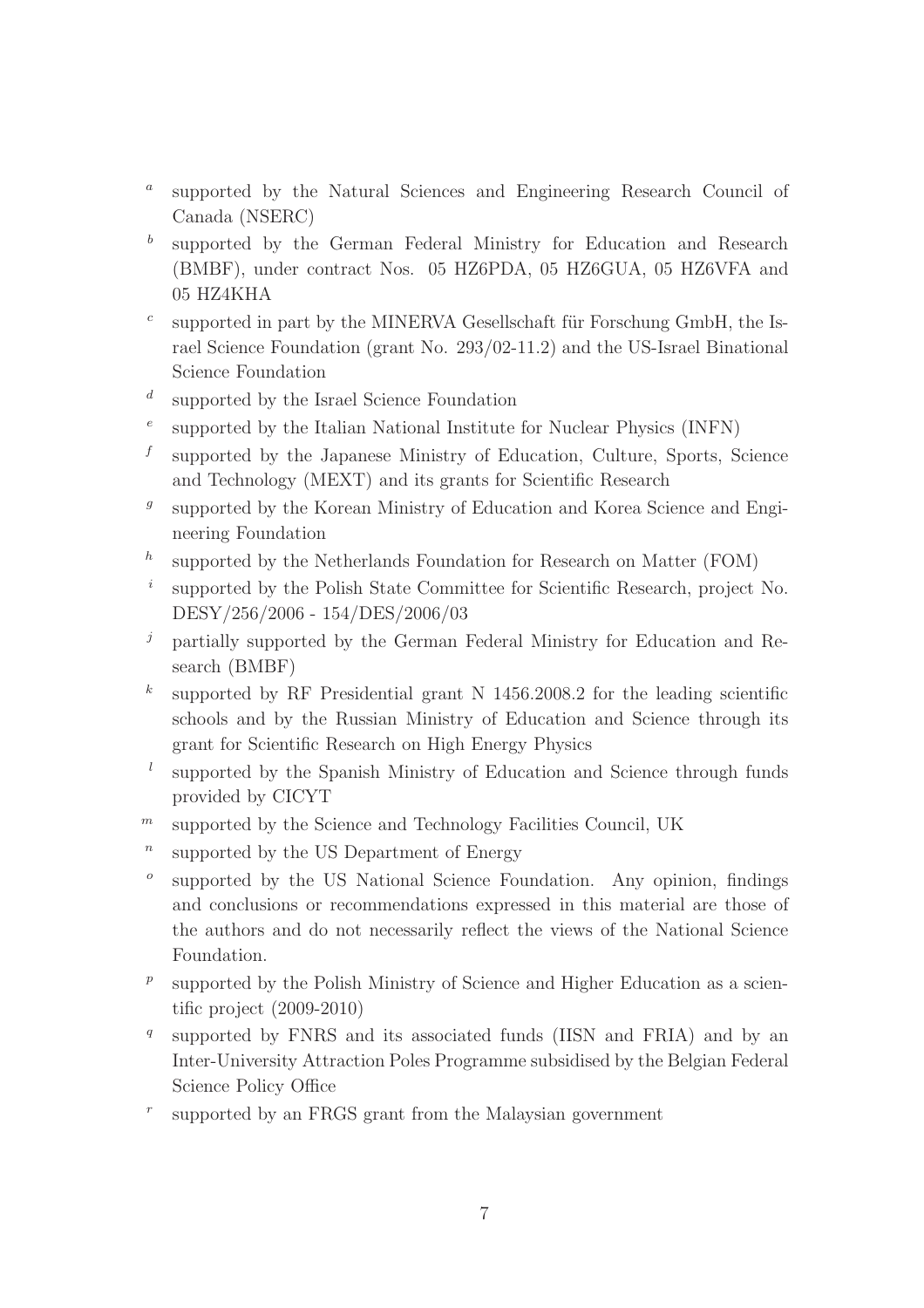# 1 Introduction

In the study of high-energy collisions involving hadrons, events in which an isolated highenergy photon is observed provide a direct probe of the underlying partonic process, since the emission of these photons is unaffected by parton hadronisation.

Isolated high-energy photon production has been studied in a number of fixed-target and hadron-collider experiments [1]. Previous ZEUS and H1 publications have also reported the production of isolated photons in photoproduction [2–6], in which the exchanged photon is quasi-real  $(Q^2 \approx 0)$ , and deep inelastic scattering (DIS) [7,8], in which  $Q^2 \approx \text{GeV}^2$ . Isolated photons are produced in DIS at lowest order in QCD as shown in Fig. [1.](#page-20-0) Photons produced by radiation from an incoming or outgoing quark are called "prompt"; an additional class of high-energy photons comprises those radiated from the incoming or outgoing lepton. In this letter, results are presented from a new inclusive measurement of isolated photon production in neutral current DIS. The data provide a test of perturbative QCD in a kinematic region with two hard scales:  $Q^2$ , the exchanged photon virtuality, and  $E_T^{\gamma}$  $T$ , the transverse energy of the emitted photon. Compared to the previous ZEUS publication [7], the kinematic reach extends to lower values of  $Q^2$  and to higher values of  $E_T^{\gamma}$  $T$ . The statistical precision is also improved.

Leading-logarithm parton-shower Monte Carlo (MC) and perturbative QCD predictions are compared to the measurements. The cross sections for isolated photon production in DIS have been calculated to order  $O(\alpha^3)$  by Gehrmann-De Ridder *et al.* (GGP) [9-11]. A calculation based on QED contributions to the parton distributions has been made by Martin et al. (MRST) [12].

# 2 Experimental set-up

The measurements are based on a data sample corresponding to an integrated luminosity of  $320 \pm 8 \text{ pb}^{-1}$ , taken between 2004 and 2007 with the ZEUS detector at HERA. The sample is a sum of  $131 \pm 3 \text{ pb}^{-1}$  $131 \pm 3 \text{ pb}^{-1}$  of  $e^+p$  data and  $189 \pm 5 \text{ pb}^{-1}$  of  $e^-p$  data<sup>1</sup> with centreof-mass energy  $\sqrt{s} = 318 \,\text{GeV}$ .

A detailed description of the ZEUS detector can be found elsewhere [13]. Charged particles were tracked in the central tracking detector (CTD) [14] and a silicon micro vertex detector (MVD) [15] which operated in a magnetic field of 1.43 T provided by a thin superconducting solenoid. The high-resolution uranium–scintillator calorimeter (CAL) [16] consisted of three parts: the forward (FCAL), the barrel (BCAL) and the rear (RCAL)

<span id="page-8-0"></span><sup>&</sup>lt;sup>1</sup> Hereafter 'electron' refers to both electrons and positrons unless otherwise specified.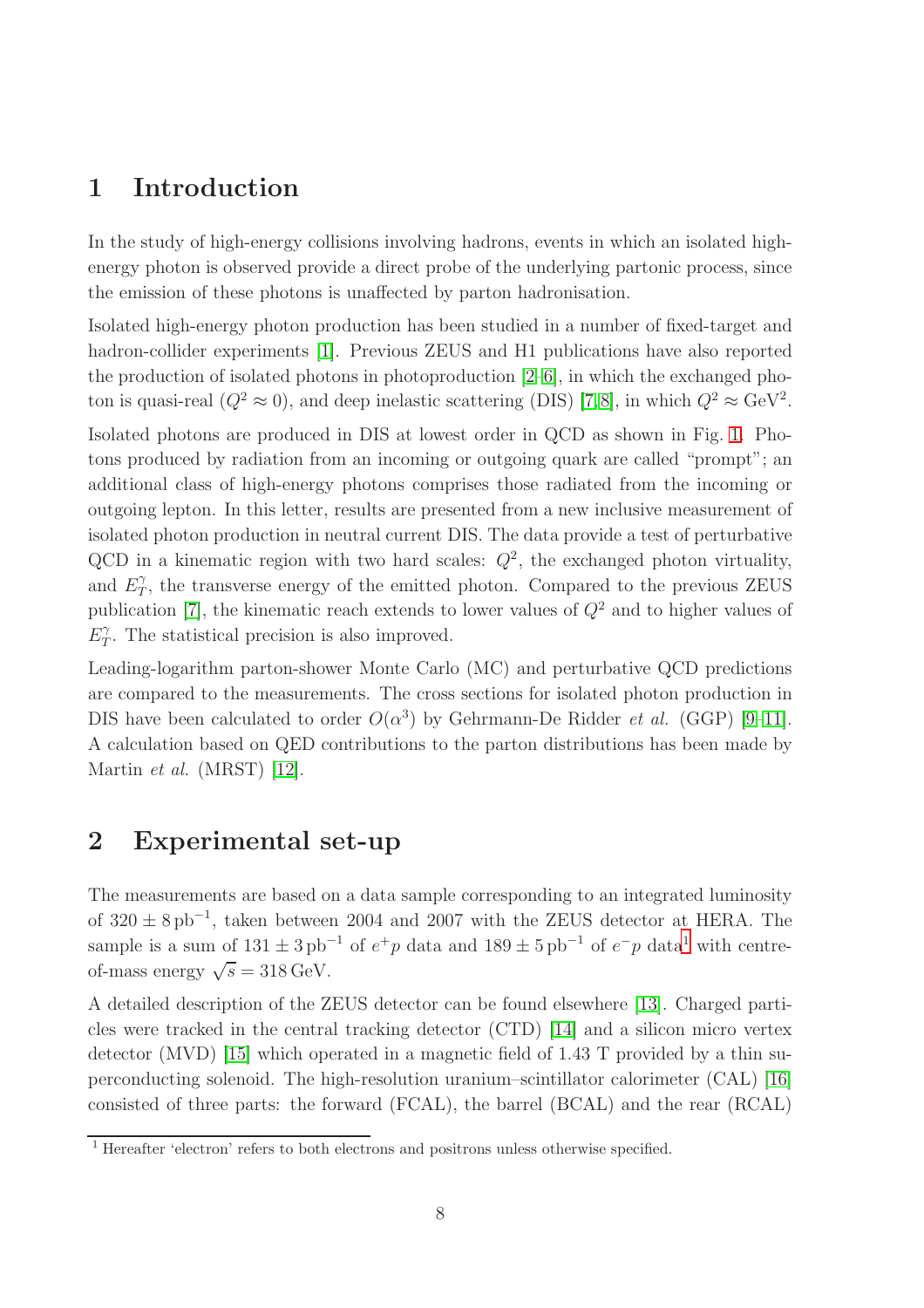calorimeters. The BCAL covers the pseudorapidity range -0.74 to 1.01 as seen from the nominal interaction point. The FCAL and RCAL extend the range to -3.5 to 4.0. The smallest subdivision of the CAL was called a cell. The barrel electromagnetic calorimeter (BEMC) cells had a pointing geometry aimed at the nominal interaction point, with a cross section approximately  $5 \times 20 \text{ cm}^2$  $5 \times 20 \text{ cm}^2$  $5 \times 20 \text{ cm}^2$ , with the finer granularity in the Z-direction <sup>2</sup>. This fine granularity allows the use of shower-shape distributions to distinguish isolated photons from the products of neutral meson decays such as  $\pi^0 \to \gamma \gamma$ .

A three-level trigger system was used to select events online [17] by requiring well isolated electromagnetic deposits in the CAL.

The luminosity was measured using the Bethe–Heitler reaction  $ep \rightarrow e\gamma p$  by a luminosity detector which consisted of two independent systems: a lead–scintillator calorimeter [18] and a magnetic spectrometer [19].

#### <span id="page-9-1"></span>3 Event selection and reconstruction

Events were selected offline by requiring a scattered-electron candidate, identified using a neural network [20]. The candidates were required to have a polar angle in the range  $139.8^{\circ} < \theta_e < 171.9^{\circ}$  in order to ensure that they were well measured in the RCAL. The impact point  $(X,Y)$  of the candidate on the surface of the RCAL was required to lie outside the region  $(\pm 15 \,\mathrm{cm}, \pm 15 \,\mathrm{cm})$  centred on  $(0,0)$  to ensure well understood acceptance. The energy of the candidate,  $E'_{e}$ , was required to be larger than 10 GeV. The kinematic quantities  $Q^2$  and x were reconstructed from the scattered electron by means of the relationships  $Q^2 = -(k - k')^2$  and  $x = Q^2/(2P \cdot (k - k'))$  where k  $(k')$  is the four-momentum of the incoming (outgoing) lepton and  $P$  is the four-momentum of the incoming proton. The kinematic region  $10 < Q^2 < 350 \,\text{GeV}^2$  was selected.

To reduce backgrounds from non-ep collisions, events were required to have a reconstructed vertex position,  $Z_{\text{vtx}}$ , within the range  $|Z_{\text{vtx}}| < 40$  cm and to have  $35 < \delta < 65$  GeV, where  $\delta = \sum$  $\sum_i E_i(1-\cos\theta_i); E_i$  is the energy of the *i*th CAL cell,  $\theta_i$  is its polar angle and the sum runs over all cells [21]. At least one reconstructed track, well separated from the electron, was required, ensuring some hadronic activity which suppressed deeply virtual Compton scattering (DVCS) [22] to a negligible level.

Photon candidates were identified as CAL energy-flow objects (EFOs) [23] for which at least 90% of the reconstructed energy was measured in the BEMC. EFOs with wider

<span id="page-9-0"></span><sup>&</sup>lt;sup>2</sup> The ZEUS coordinate system is a right-handed Cartesian system, with the Z axis pointing in the proton beam direction, referred to as the "forward direction", and the  $X$  axis pointing towards the centre of HERA. The coordinate origin is at the nominal interaction point.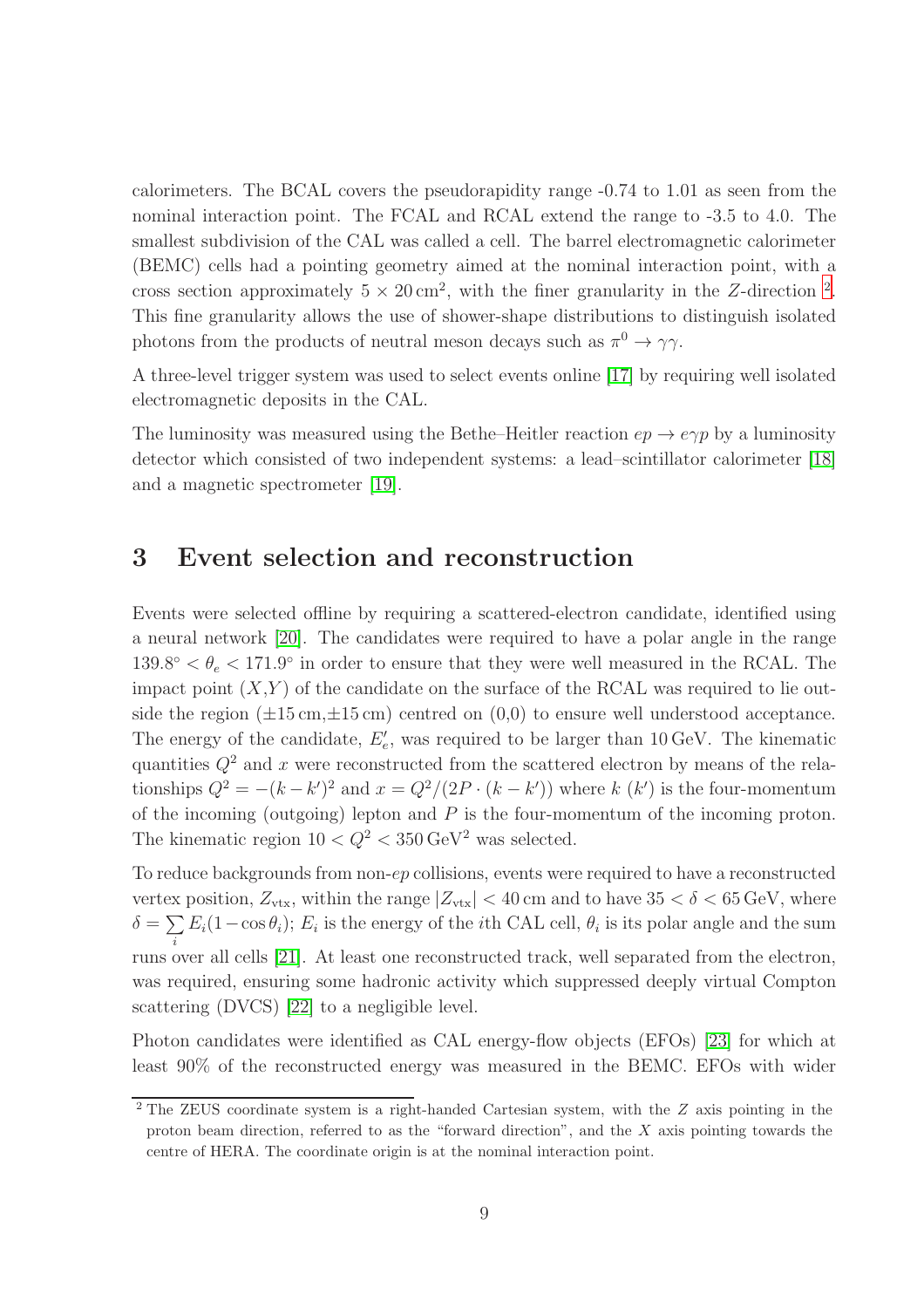electromagnetic showers than are typical of a single photon were accepted to allow evaluation of backgrounds. The reconstructed transverse energy of the EFO,  $E_T^{\gamma}$  $T$ <sup>7</sup>, was required to lie within the range  $4 < E_T^{\gamma} < 15 \,\text{GeV}$  and the pseudorapidity,  $\eta^{\gamma}$ , had to satisfy  $-0.7 < \eta^{\gamma} < 0.9$ . The upper limit on the reconstructed transverse energy was selected to ensure that the shower shapes from background and signal remained distinguishable.

To reduce the background from photons and neutral mesons within jets, the EFO was required to be isolated from reconstructed tracks and hadronic activity. Isolation from tracks was initially achieved by demanding  $\Delta R > 0.2$ , where  $\Delta R = \sqrt{(\Delta \phi)^2 + (\Delta \eta)^2}$  is the distance to the nearest reconstructed track with momentum greater than 250 MeV in the  $\eta - \phi$  plane, where  $\phi$  is the azimuthal angle. Jet reconstruction was performed on all EFOs in the event, including the electron and photon candidates, using the  $k_T$  cluster algorithm [24] in the longitudinally invariant inclusive mode [25] with R parameter set to 1.0. Further isolation was imposed by requiring that the photon-candidate EFO possessed at least 90% of the total energy of the jet of which it formed a part.

Each event was required to contain both an electron and a photon candidate. The invariant mass of the hadronic system,  $W_X$ , is then defined by  $W_X^2 = (P + k - k' - p_\gamma)^2$ , where  $p_{\gamma}$  is the four-vector of the outgoing photon. A total of 15699 events were selected; at this stage the sample was dominated by background events. The largest source of background was neutral current (NC) DIS events where a genuine electron candidate was found in the RCAL and neutral mesons, such as  $\pi^0$  and  $\eta$ , decaying to photons, produced a photon-candidate EFO in the BEMC.

### <span id="page-10-0"></span>4 Theory

Two theoretical predictions are compared to the measurements presented in this paper. In the approach of GGP [10], the contributions to the scattering cross section for  $ep \rightarrow e\gamma X$ are calculated at order  $\alpha^3$  in the electromagnetic coupling. One of these contributions comes from the radiation of a photon from the quark line (called QQ photons; Fig. [1a](#page-20-0),b) and a second from the radiation from the lepton line (called LL photons; Fig. [1c](#page-20-0),d). In addition to QQ and LL photons, the interference term between photon emission from the lepton and quark lines, called LQ photons by GGP, is evaluated. For the kinematic region considered here, where the outgoing photon is well separated from both outgoing electron and quark, the interference term gives only a 3% effect on the cross section. This effect is further reduced to  $\approx 1\%$  when  $e^+p$  and  $e^-p$  data are combined as the LQ term changes sign when  $e^-$  is replaced by  $e^+$ . The QQ contribution includes both wide-angle photon emission and the leading  $q \to q\gamma$  fragmentation term. GGP have chosen to use CTEQ6L leading-order parton distribution functions [26]. The factorisation scales used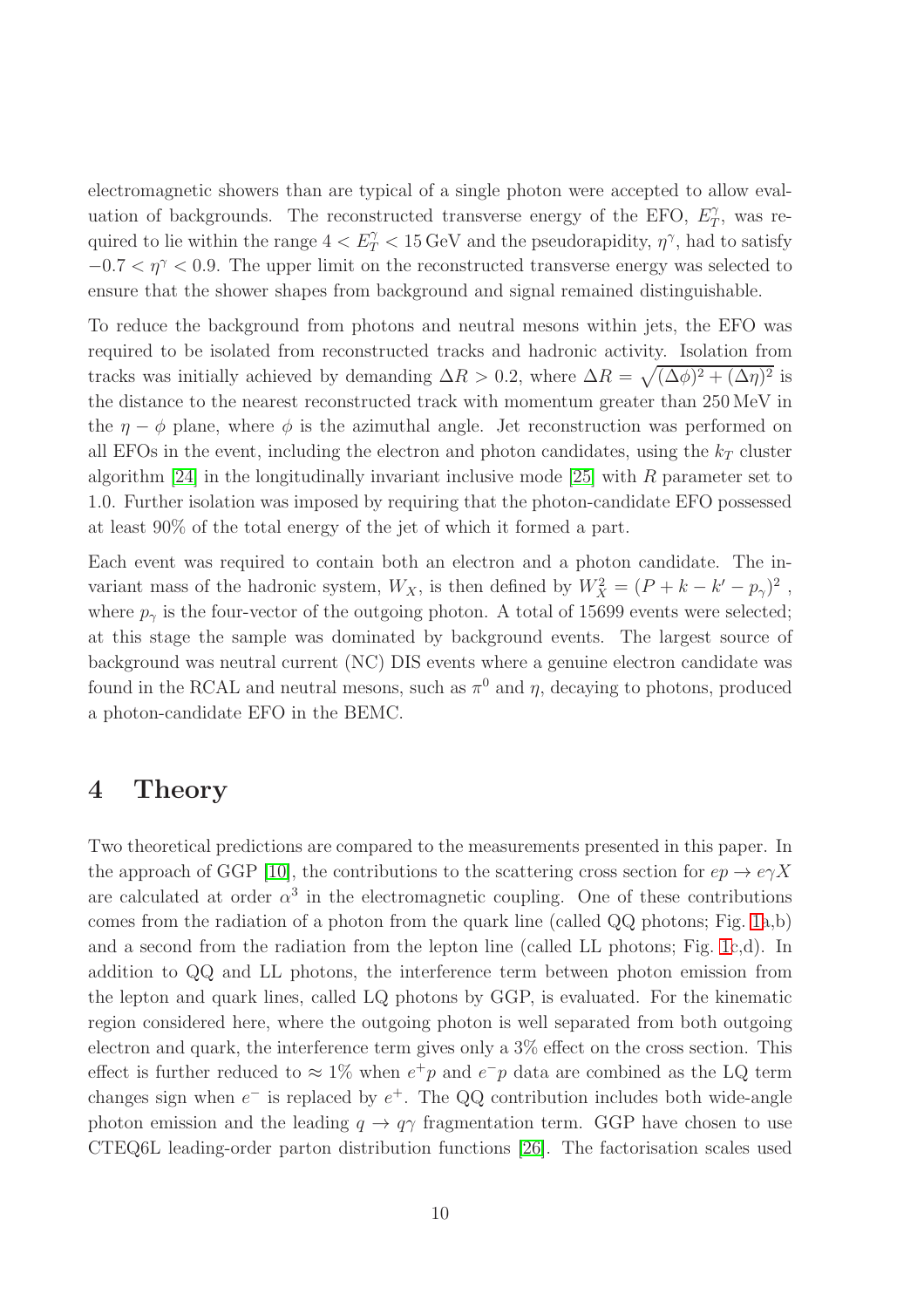are Q for QQ events and max( $Q$ ,  $\mu_{F,min}$ ) for LL events where  $\mu_{F,min} = 1$  GeV. Partonto-hadron corrections were not made, in view of technical issues in relating  $2 \rightarrow 2$  and  $2 \rightarrow 3$  topologies, following the advice of the GGP authors. We note that others have taken a different view [8]. A naïve study indicated the likely effect to be a reduction after hadronisation in predicted inclusive cross-sections of order 15%.

In the approach of MRST [12,27], a partonic photon component of the proton,  $\gamma_p$ , is introduced as a consequence of including QED corrections in the parton distribution functions. This leads to *ep* interactions taking place via QED Compton scattering,  $\gamma_p e \to \gamma e$ . A measurement of the isolated high-energy photon production cross section therefore provides a constraint on the photon density in the proton. The model includes the collinearly divergent LL contribution, which is enhanced relative to that of GGP by the DGLAP resummation due to the inclusion of QED Compton scattering. The QQ component is not included in the MRST model, in which the transverse momentum of the scattered electron is expected to balance approximately that of the isolated photon. In the analysis presented here, such a constraint was not imposed. The theoretical uncertainties in the models have been estimated by varying the factorisation scales by a factor two.

Since the MRST cross sections include the LL contribution of GGP to a good approximation, but exclude the QQ, an improved prediction can be constructed by summing the MRST cross section and the QQ cross section from GGP [27,28]. The theory uncertainties are of the same order as those of the individual QQ and LL components.

### <span id="page-11-0"></span>5 Monte Carlo event simulation

The MC program Pythia 6.416 [29] was used to simulate prompt-photon emission for the study of the event-reconstruction efficiency. In PYTHIA, this process is simulated as a DIS process with additional photon radiation from the quark line to account for QQ photons. Radiation from the lepton is not simulated in this PYTHIA sample.

The LL photons radiated at large angles from the incoming or outgoing electron were simulated using the generator DJANGOH 6 [30], an interface to the MC program HERAcles 4.6.6 [31]; higher-order QCD effects were included using the colour dipole model of ARIADNE 4.12 [32]. Hadronisation of the partonic final state was performed by JETSET 7.4 [33]. The small LQ contribution was neglected.

The NC DIS background was simulated using DJANGOH 6, within the same framework as the LL events. This provided a realistic spectrum of mesons and overlapping clusters with well modelled kinematic distributions and hence was preferred to single-particle MC samples for backgrounds, such as were used in the previous ZEUS publication [7].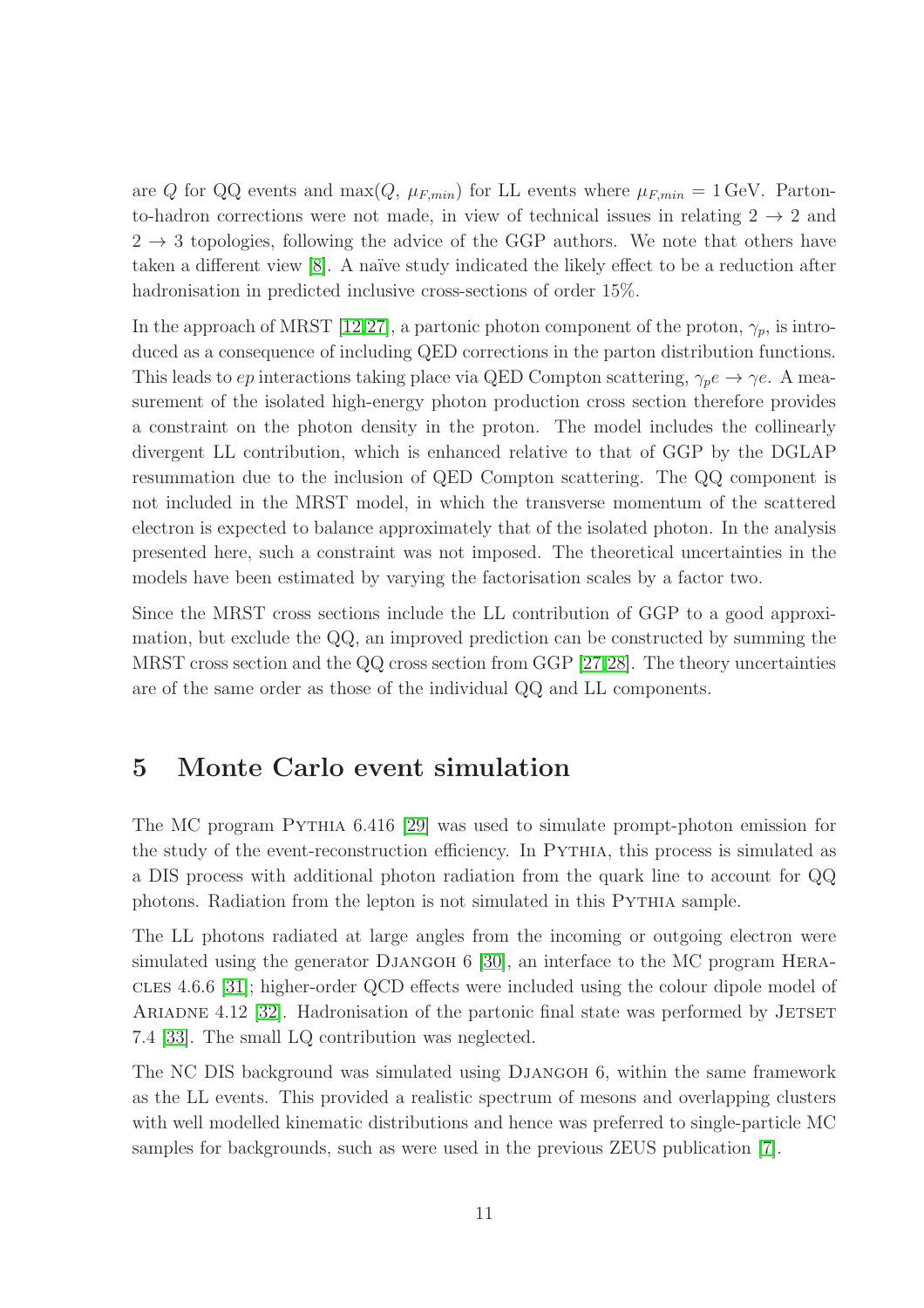The MC samples described above contained only events in which  $W_X$  was larger than  $5 \text{ GeV}$ . Isolated photons can also be produced at values of  $W_X$  less than  $5 \text{ GeV}$  in 'elastic' and 'quasi-elastic' processes  $(ep \rightarrow ep\gamma)$  such as DVCS and Bethe–Heitler photon production. Such events were simulated using the GENDVCS [34] and GRAPE-COMPTON [35] generators. The contribution of these elastic processes was negligible after the selections described in Section [3.](#page-9-1)

The generated MC events were passed through the ZEUS detector and trigger simulation programs based on Geant 3.21 [36]. They were reconstructed and analysed by the same programs as the data. In addition to the full-event simulations, MC samples of single particles (photons and neutral mesons) were generated and used to study the MC description of electromagnetic showering in the BEMC.

## 6 Extraction of the photon signal

The event sample selected according to the criteria in Section [3](#page-9-1) was dominated by background; thus the photon signal was extracted statistically following the approach used in previous ZEUS analyses [2–4, 7].

The photon signal was extracted from the background using BEMC energy-cluster shapes. Two shape variables were considered:

- the variable  $\langle \delta Z \rangle =$  $\sum_i E_i |Z_i - Z_{\text{cluster}}|$  $\frac{w_{\text{cell}}\sum_{i} E_i}{w_{\text{cell}}\sum_{i} E_i}$ , where  $Z_i$  is the Z position of the centre of the *i*th cell,  $Z_{\text{cluster}}$  is the centroid of the EFO cluster,  $w_{\text{cell}}$  is the width of the cell in the Z direction,  $E_i$  is the energy recorded in the cell and the sum runs over all BEMC cells in the EFO;
- the ratio  $f_{\text{max}}$  of the highest energy deposited in any one BEMC cell in the EFO to the total EFO BEMC energy.

The distributions of  $\langle \delta Z \rangle$  and  $f_{\text{max}}$  (after the requirement  $\langle \delta Z \rangle < 0.8$ ) in the data and the MC are shown in Fig. [2.](#page-21-0) The MC LL and QQ distributions have been corrected in each two-dimensional  $(\eta, E_T)$  bin using factors derived from the difference between simulated and real DIS electron data. The  $\langle \delta Z \rangle$  distribution exhibits a double-peaked structure with the first peak at  $\approx 0.1$ , associated with the signal, and a second peak at  $\approx 0.5$ , dominated by the  $\pi^0 \to \gamma \gamma$  background. The  $f_{\text{max}}$  distribution shows a single peak at  $\approx 0.9$  corresponding to the photon signal, and has a shoulder extending down to  $\approx 0.5$ , which is dominated by the hadronic background.

The number of isolated-photon events contributing to Fig. [2](#page-21-0) and in each cross-section bin was determined by a  $\chi^2$  fit to the  $\langle \delta Z \rangle$  distribution in the range  $0 < \langle \delta Z \rangle < 0.8$  using the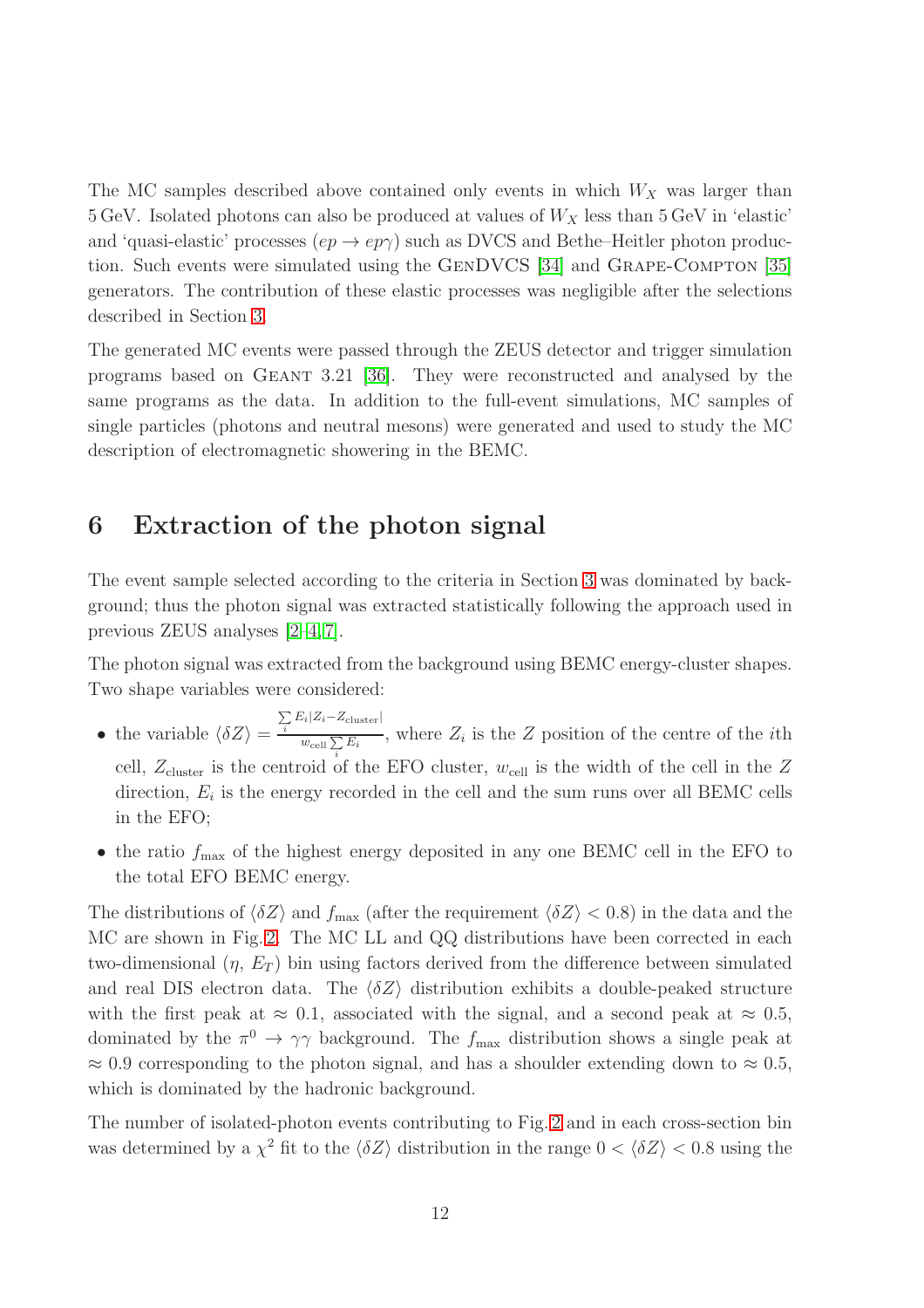LL and QQ signal and background MC distributions as described in Section [5.](#page-11-0) By treating the LL and QQ photons separately, one automatically takes account of their differing hadronic activity, (resulting in significantly different acceptances) and their differing  $(\eta, \eta)$  $E_T$ ) distributions, (resulting in different bin migrations due to finite measuring precision).

In performing the fit, the LL contribution was kept constant at its MC-predicted value and the other components were varied. Of the 15699 events selected,  $4164 \pm 168$  correspond to the extracted signal (LL and QQ). The scale factor resulting from the global fit for the QQ photons in Fig. [2](#page-21-0) was 1.6; this factor was used for all the plots comparing MC to data. The fitted global scale factor for the hadronic background was 1.0. The signal fraction in the cross-section bins varied from 21% to 62%. In all cross-section bins, the  $\chi^2$ /n.d.f. of the fits was 2.1 or smaller.

For a given observable  $Y$ , the production cross section was determined using:

$$
\frac{d\sigma}{dY} = \frac{\mathcal{A}_{\text{QQ}} \cdot N(\gamma_{\text{QQ}})}{\mathcal{L} \cdot \Delta Y} + \frac{d\sigma_{\text{LL}}^{\text{MC}}}{dY},
$$

where  $N(\gamma_{\rm QQ})$  is the number of QQ photons extracted from the fit,  $\Delta Y$  is the bin width,  $\mathcal{L}$  is the total integrated luminosity,  $\sigma_{LL}^{MC}$  is the predicted cross section for LL photons from DJANGOH, and  $\mathcal{A}_{\text{QQ}}$  is the acceptance correction for QQ photons. The value of  $\mathcal{A}_{\text{QQ}}$ was calculated using Monte Carlo from the ratio of the number of events generated to those reconstructed in a given bin. It varied between 1.2 and 1.7 from bin to bin.

The fits employed in this analysis were performed using  $\langle \delta Z \rangle$  because of the larger difference in shape between signal and background for this quantity. Fits in terms of the  $f_{\text{max}}$  distributions were performed as a cross-check and gave similar results. As a further cross-check, an algorithm from the previous ZEUS publication [7], which selects wider electromagnetic clusters as photon candidates, was used. This proved to be more sensitive to the modelling of calorimeter backgrounds. In every case where a satisfactory fit was obtained, good agreement with the principal method was found. The corrections to the MC photon-signal energy-cluster shapes gave changes to the results within the statistical uncertainties and were not further considered [37].

# 7 Systematic uncertainties

The following sources of systematic uncertainty were investigated [37]:

• the energy scale of the electromagnetic calorimeter (EMC) was varied by its known scale uncertainty of  $\pm 2\%$  causing variations in the measured cross sections of typically less than  $\pm 2\%$ ;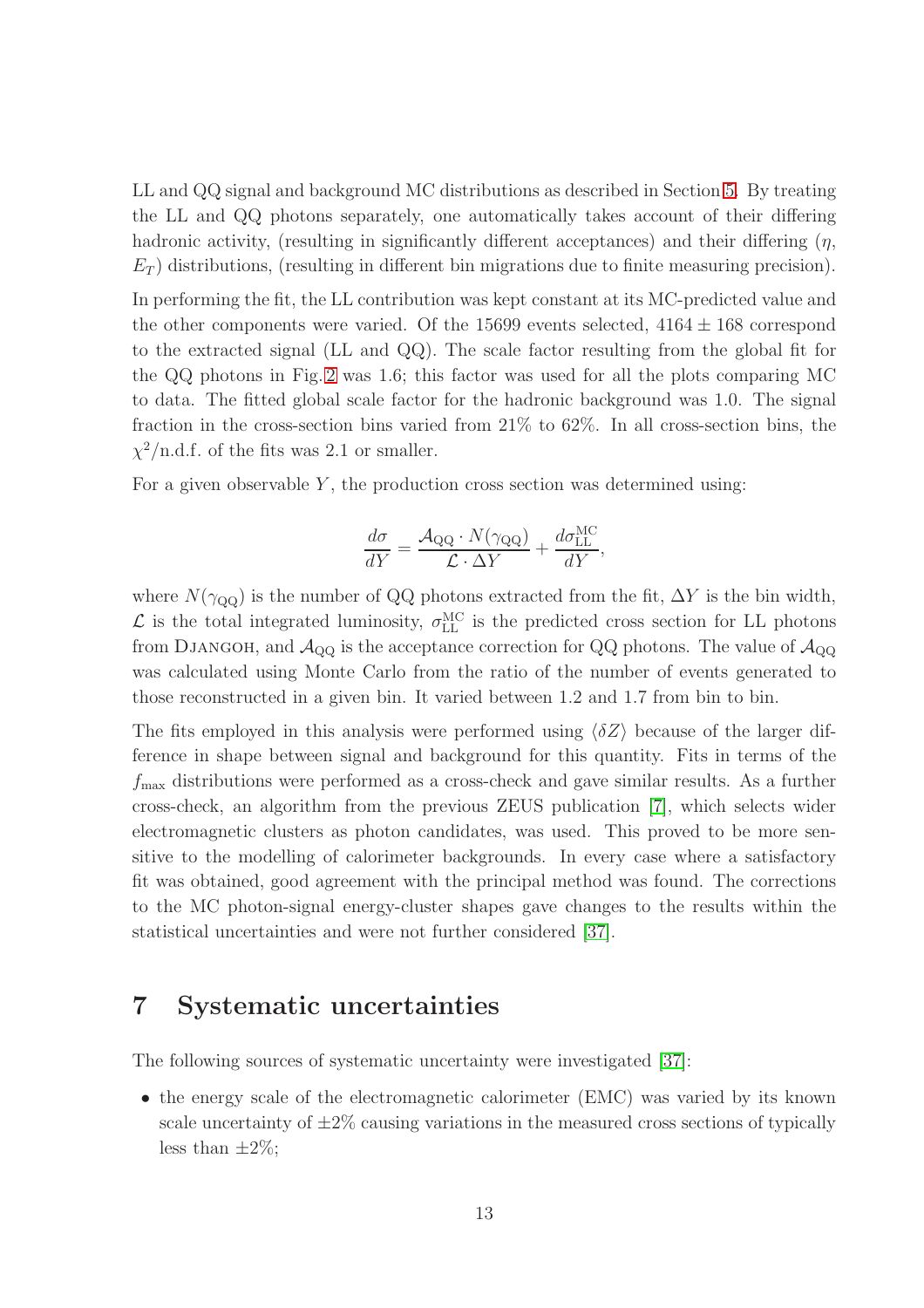• the dependence on the modelling of the hadronic background by ARIADNE was investigated by varying the upper limit for the  $\langle \delta Z \rangle$  fit in the range 0.6 – 1.0, giving variations that were typically  $\pm 5\%$  but up to  $+12\%$  and  $-14\%$  in the most forward  $\eta^{\gamma}$ and highest-x bins respectively.

The following sources of systematic uncertainty were also investigated and found to be negligible compared to the statistical uncertainty [37]:

- variation of the EMC energy-fraction cut for the photon candidate EFO by  $\pm 5\%$ ;
- variation of the  $Z_{\text{vtx}}$  cut by  $\pm 5$  cm;
- variation of the upper and lower cuts on  $\delta$  by  $\pm 3 \,\text{GeV}$ ;
- variation of the  $\Delta R$  cut used for track isolation by  $\pm 0.1$ ;
- variation of the track-momentum cut used in calculating track isolation by  $\pm 100 \,\mathrm{MeV}$ ;
- variation of the LL-signal component by  $\pm 5\%$ .

All the uncertainties listed above were added in quadrature to give separate positive and negative systematic uncertainties in each bin. The uncertainty of 2.6% on the luminosity measurement was not included in the differential cross sections but included in the integrated cross sections.

# 8 Results

The cross section for inclusive isolated photon production,  $ep \rightarrow e\gamma X$ , was measured in the kinematic region defined by:  $10 < Q^2 < 350 \,\text{GeV}^2$ ,  $W_X > 5 \,\text{GeV}$ ,  $E'_e > 10 \,\text{GeV}$ ,  $139.8^{\circ} < \theta_e < 171.8^{\circ}$ ,  $-0.7 < \eta^{\gamma} < 0.9$  and  $4 < E_T^{\gamma} < 15 \,\text{GeV}$ , with isolation such that at least 90% of the energy of the jet containing the photon belongs to the photon, where jets were formed according to the  $k_T$  algorithm with R parameter set 1.0. The measured integrated cross section is

$$
19.4 \pm 0.7 \, (\text{stat.})^{-1.2}_{-1.0} \, (\text{syst.}) \, \text{pb},
$$

with an extracted contribution for QQ of

$$
12.2 \pm 0.7 \, (\text{stat.})^{-1.2}_{-1.0} \, (\text{syst.}) \, \text{pb}.
$$

The differential cross sections as functions of  $E_T^{\gamma}$  $T$ ,  $\eta^{\gamma}$ ,  $Q^2$  and x are shown in Fig. [3](#page-22-0) and given in Tables [1–](#page-19-0)[4.](#page-19-1) It can be seen that the cross section decreases with increasing  $E_T^{\gamma}$  $T_T$ ,  $\eta^{\gamma}$ ,  $Q^2$  and x. The predictions for the sum of the expected LL contribution from DJANGOH and a factor of approximately 1.6 times the expected QQ contribution from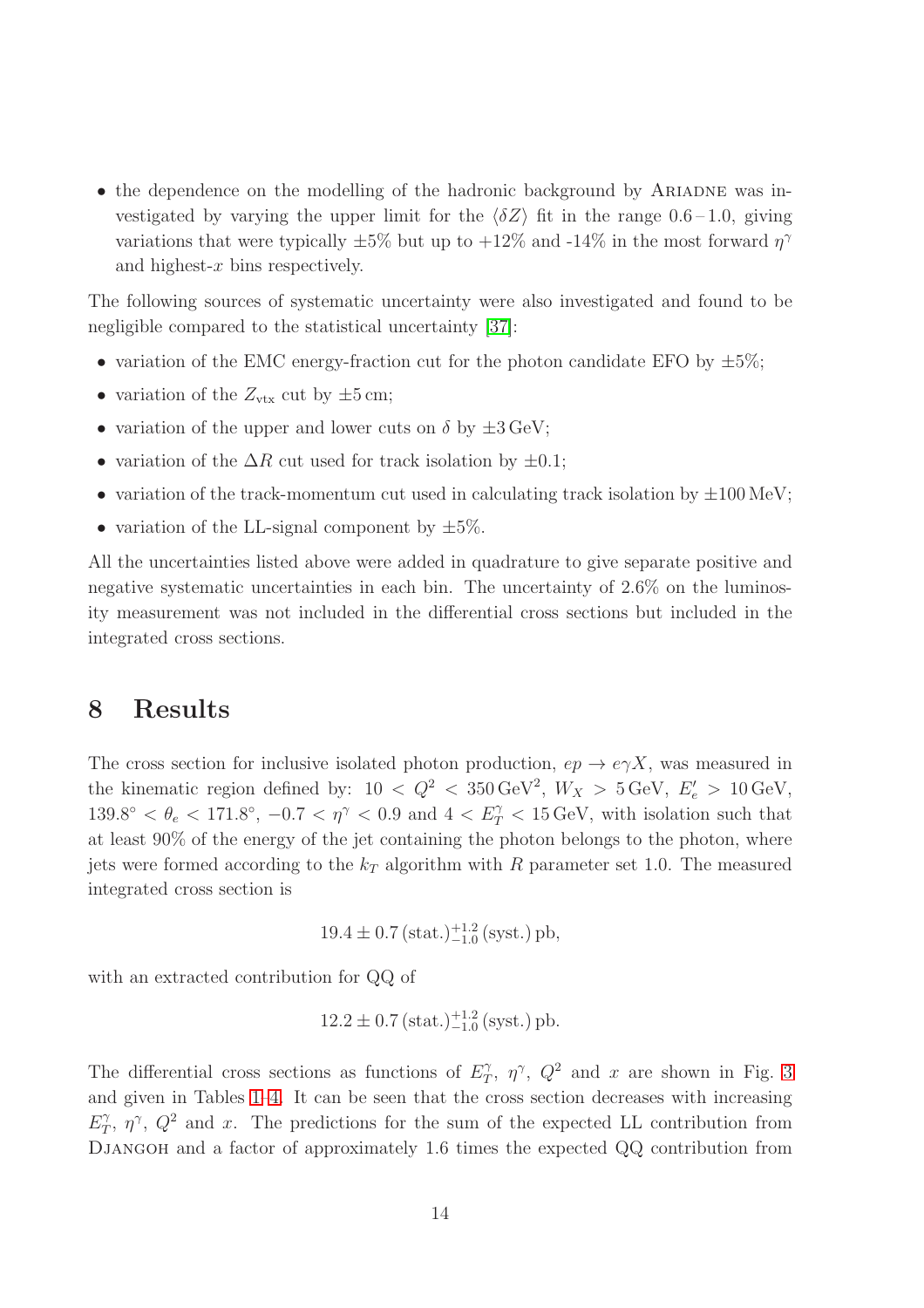PYTHIA agree well with the measurements, except for some differences at the lowest  $Q^2$ (and correspondingly lowest  $x$ ).

The theoretical predictions described in Section [4](#page-10-0) are compared to the measurements in Fig. [4.](#page-23-0) The predictions from GGP describe the shape of the  $E_T^{\gamma}$  $\gamma$  and  $\eta^{\gamma}$  distributions well, but their central value typically lies 20% below the measured cross sections. The calculations fail to reproduce the shape in  $Q^2$ ; a similar observation was made by H1 [8]. As with the MC comparison, the measured cross section is larger than the theoretical prediction; this is also reflected in an excess of data over theory at low x.

The MRST predictions mostly fall below the measured differential cross sections. However, they lie close to the measurements at large values of  $Q^2$  and x, for backward  $\eta^{\gamma}$  and for high values of  $E_T^{\gamma}$  $T_T$ , where the LL cross section is expected to be a substantial fraction of the total. Also included in Fig. [4](#page-23-0) is the sum of MRST and QQ of GGP; it gives an improved description of the data over much of the range of the kinematic variables.

Figure [5](#page-24-0) shows the measured  $d\sigma/d\eta^{\gamma}$  compared to previous measurements from ZEUS [7] and H1 [8] for the restricted range  $Q^2 > 35 \,\text{GeV}^2$  and  $5 < E_T^{\gamma} < 10 \,\text{GeV}$ . The results are consistent but the uncertainty in the present measurement is smaller.

# 9 Conclusions

Inclusive isolated photon production has been measured in deep inelastic scattering using the ZEUS detector at HERA using an integrated luminosity of 320 pb<sup>-1</sup>. Differential cross sections as functions of several kinematic variables are presented for  $10 < Q^2 < 350 \,\text{GeV}^2$ and  $W_X > 5$  GeV in the pseudorapidity range  $-0.7 < \eta^{\gamma} < 0.9$  for photon transverse energies in the range  $4 < E_T^{\gamma} < 15 \,\text{GeV}$ . The order  $\alpha^3$  predictions of Gehrmann-de Ridder et al. reproduce the shapes of the experimental results as functions of transverse energy and pseudorapidity, but are lower than the measurements at low  $Q^2$  and low x. The predictions of Martin  $et$  al. mostly fall below the measured cross sections but are close in the kinematic regions where lepton emission is expected to be dominant. An improved description of the data is obtained by appropriately combining the two predictions, suggesting a need for further calculations to exploit the full potential of the measurements.

# 10 Acknowledgements

We appreciate the contributions to the construction and maintenance of the ZEUS detector of many people who are not listed as authors. The HERA machine group and the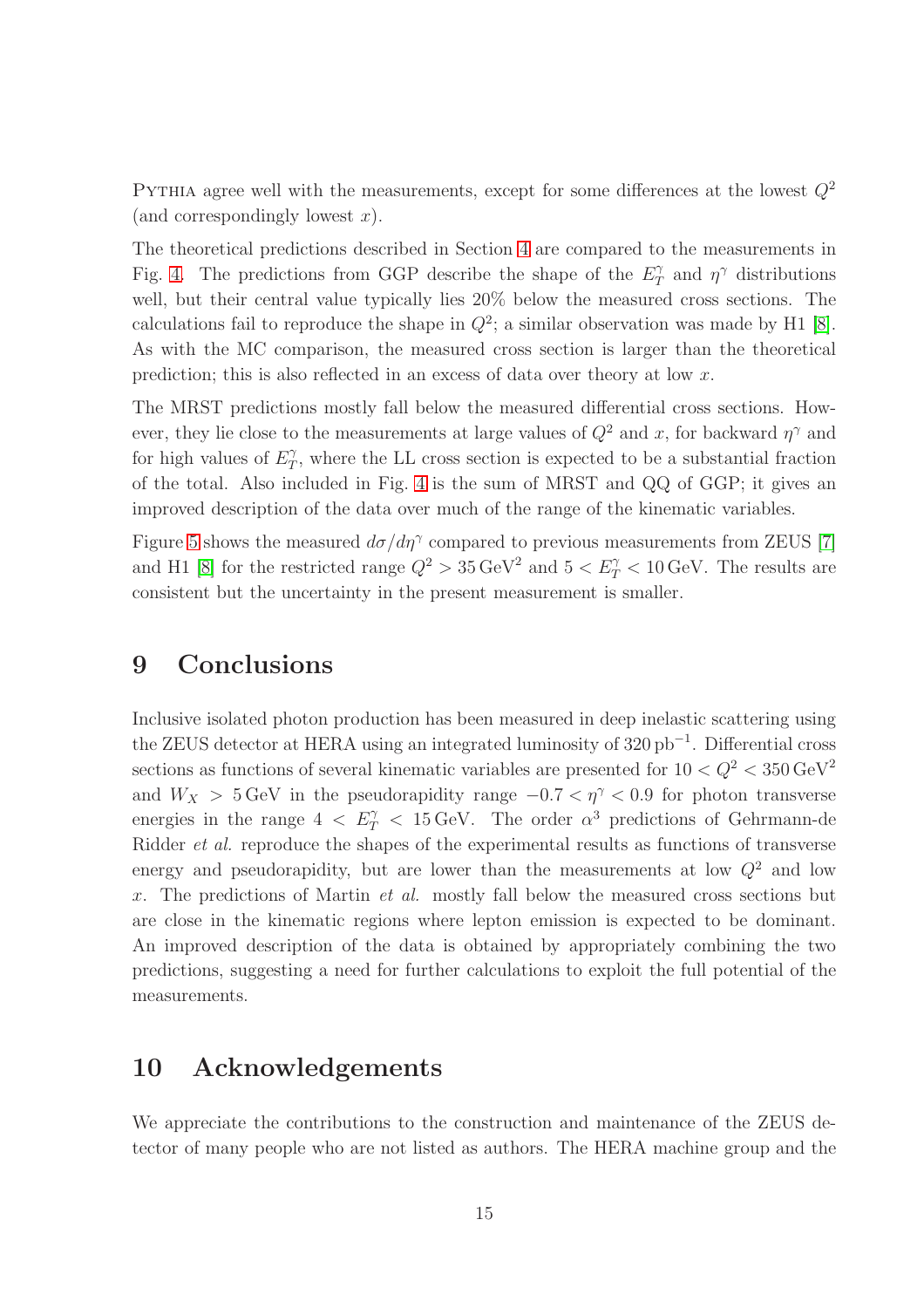DESY computing staff are especially acknowledged for their success in providing excellent operation of the collider and the data-analysis environment. We thank the DESY directorate for their strong support and encouragement. It is a pleasure to thank T. Gehrmann, W.J. Stirling and R. Thorne for useful discussions.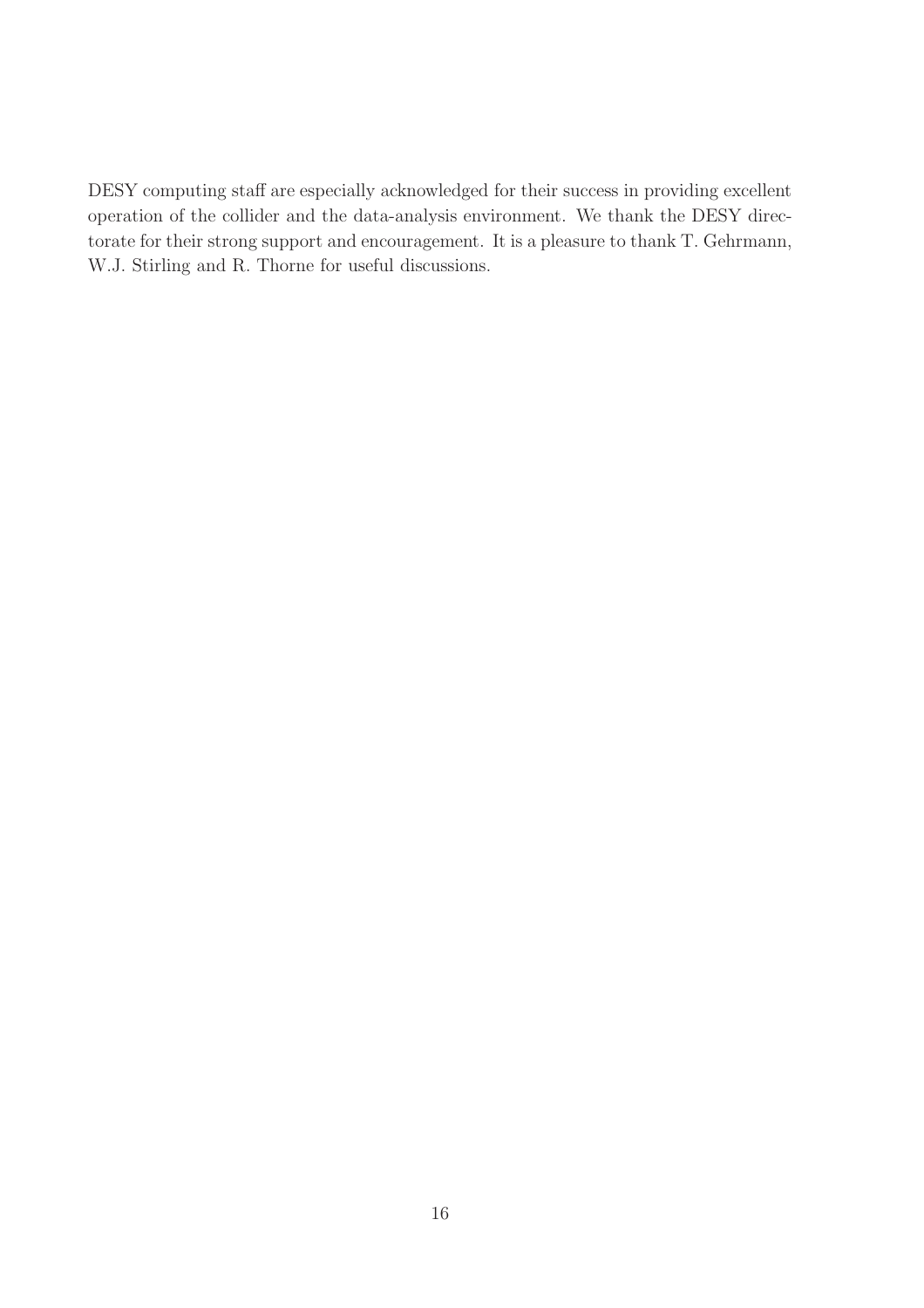# References

- [1] E. Anassontzis et al., Z. Phys. C 13 (1982) 277; WA70 Collaboration, M. Bonesini et al., Z. Phys. C 38 (1988) 371; E706 Collaboration, G. Alverson et al., Phys. Rev. D 48 (1993) 5; CDF Collaboration, F. Abe et al., Phys. Rev. Lett. 73 (1994) 2662; CDF Collaboration, D. Acosta et al., Phys. Rev. Lett. 95 (2005) 022003; DØ Collaboration, B. Abbott et al., Phys. Rev. Lett. 84 (2000) 2786; DØ Collaboration, V.M. Abazov et al., Phys. Lett. B 639 (2006) 151.
- [2] ZEUS Collaboration, J. Breitweg et al., Phys. Lett. B 413 (1997) 201.
- [3] ZEUS Collaboration, J. Breitweg et al., Phys. Lett. B 472 (2000) 175.
- [4] ZEUS Collaboration, S. Chekanov et al., Phys. Lett. B 511 (2001) 19.
- [5] ZEUS Collaboration, S Chekanov et al., Eur. Phys. J. C 49 (2007) 511.
- [6] H1 Collaboration, A. Aktas et al., Eur. Phys. J. C 38 (2004) 437.
- [7] ZEUS Collaboration, S. Chekanov et al., Phys. Lett. B 595 (2004) 86.
- [8] H1 Collaboration, F.D. Aaron et al., Eur. Phys. J. C 54 (2008) 371.
- [9] A. Gehrmann-De Ridder, G. Kramer and H. Spiesberger, Nucl. Phys. B 578 (2000) 326.
- [10] A. Gehrmann-De Ridder, T. Gehrmann and E. Poulsen, Phys. Rev. Lett. 96 (2006) 132002.
- [11] A. Gehrmann-De Ridder, T. Gehrmann and E. Poulsen, Eur. Phys. J. C 47 (2006) 395.
- [12] A.D. Martin et al., Eur. Phys. J. C 39 (2005) 155.
- [13] ZEUS Collaboration, U. Holm (ed.), The ZEUS Detector. Status Report (unpublished), DESY (1993), available on http://www-zeus.desy.de/bluebook/bluebook.html.
- [14] N. Harnew et al., Nucl. Inst. Meth. A 279 (1989) 290; B. Foster et al., Nucl. Phys. Proc. Suppl. B 32 (1993) 181; B. Foster et al., Nucl. Inst. Meth. A 338 (1994) 254.
- [15] A. Polini et al., Nucl. Inst. Meth. A 581 (2007) 656.
- [16] M. Derrick et al., Nucl. Inst. Meth. A 309 (1991) 77; A. Andresen et al., Nucl. Inst. Meth. A 309 (1991) 101; A. Caldwell et al., Nucl. Inst. Meth. A 321 (1992) 356; A. Bernstein et al., Nucl. Inst. Meth. A 336 (1993) 23.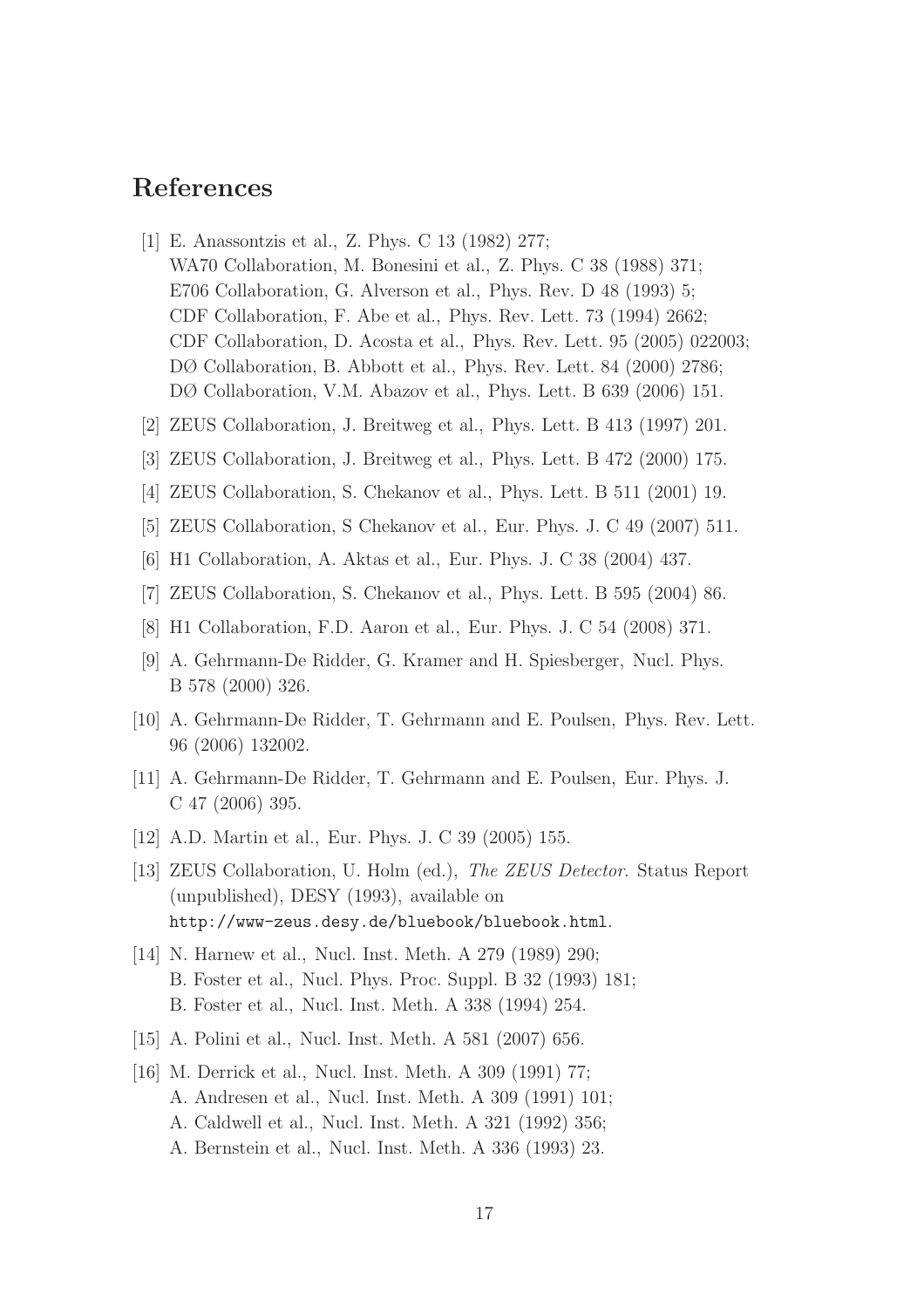- [17] W.H. Smith, K. Tokushuku and L.W. Wiggers, Proc. Computing in High-Energy Physics (CHEP), Annecy, France, Sept. 1992, C. Verkerk and W. Wojcik (eds.), p. 222. CERN, Geneva, Switzerland (1992). Also in preprint DESY 92-150B; P. Allfrey, Nucl. Inst. Meth. A 580 (2007) 1257.
- [18] J. Andruszków et al., Preprint DESY-92-066, DESY, 1992; ZEUS Collaboration, M. Derrick et al., Z. Phys. C 63 (1994) 391; J. Andruszk´ow et al., Acta Phys. Pol. B 32 (2001) 2025.
- [19] M. Heilbich et al., Nucl. Inst. Meth. A 565 (2006) 572.
- [20] H. Abramowicz, A. Caldwell and R. Sinkus, Nucl. Inst. Meth. A 365 (1995) 508; R. Sinkus and T. Voss, Nucl. Inst. Meth. A 391 (1997) 360.
- [21] ZEUS Collaboration, M. Derrick et al., Phys. Lett. B 303 (1993) 183.
- [22] H1 Collaboration, C. Adloff et al., Phys. Lett. B 517 (2001) 47; ZEUS Collaboration, S. Chekanov et al., JHEP 0905 (2009) 108.
- [23] ZEUS Collaboration, J. Breitweg et al., Eur. Phys. J. C 1 (1998) 81; ZEUS Collaboration, J. Breitweg et al., Eur. Phys. J. C 6 (1999) 43.
- [24] S. Catani et al., Nucl. Phys. B 406 (1993) 187.
- [25] S.D. Ellis and D.E. Soper, Phys. Rev. D 48 (1993) 3160.
- [26] J. Pumplin et al., JHEP 0207 (2002) 012.
- [27] W.J. Stirling and R. Thorne, private communication, 2009.
- [28] T. Gehrmann, private communication, 2009.
- [29] T. Sjöstrand et al., JHEP 0605 (2006) 26.
- [30] K. Charchula, G.A. Schuler and H. Spiesberger, Comp. Phys. Comm. 81 (1994) 381.
- [31] A. Kwiatkowski, H. Spiesberger and H.-J. Möhring, Comp. Phys. Comm. 69 (1992) 155.
- [32] L. Lönnblad, Comp. Phys. Comm. 71 (1992) 15.
- [33] T. Sjöstrand, Comp. Phys. Comm. 39 (1986) 347.
- [34] P.R.B. Saull, GenDVCS 1.0: A Monte Carlo Generator for Deeply Virtual Compton Scattering at HERA, 1999, available on http://www-zeus.desy.de/physics/diff/pub/MC/.
- [35] T. Abe, Comp. Phys. Comm. 136 (2001) 126.
- [36] R. Brun et al., GEANT3, Technical Report CERN-DD/EE/84-1, CERN, 1987.
- [37] M. Forrest, Ph.D. Thesis, University of Glasgow (2010) (unpublished).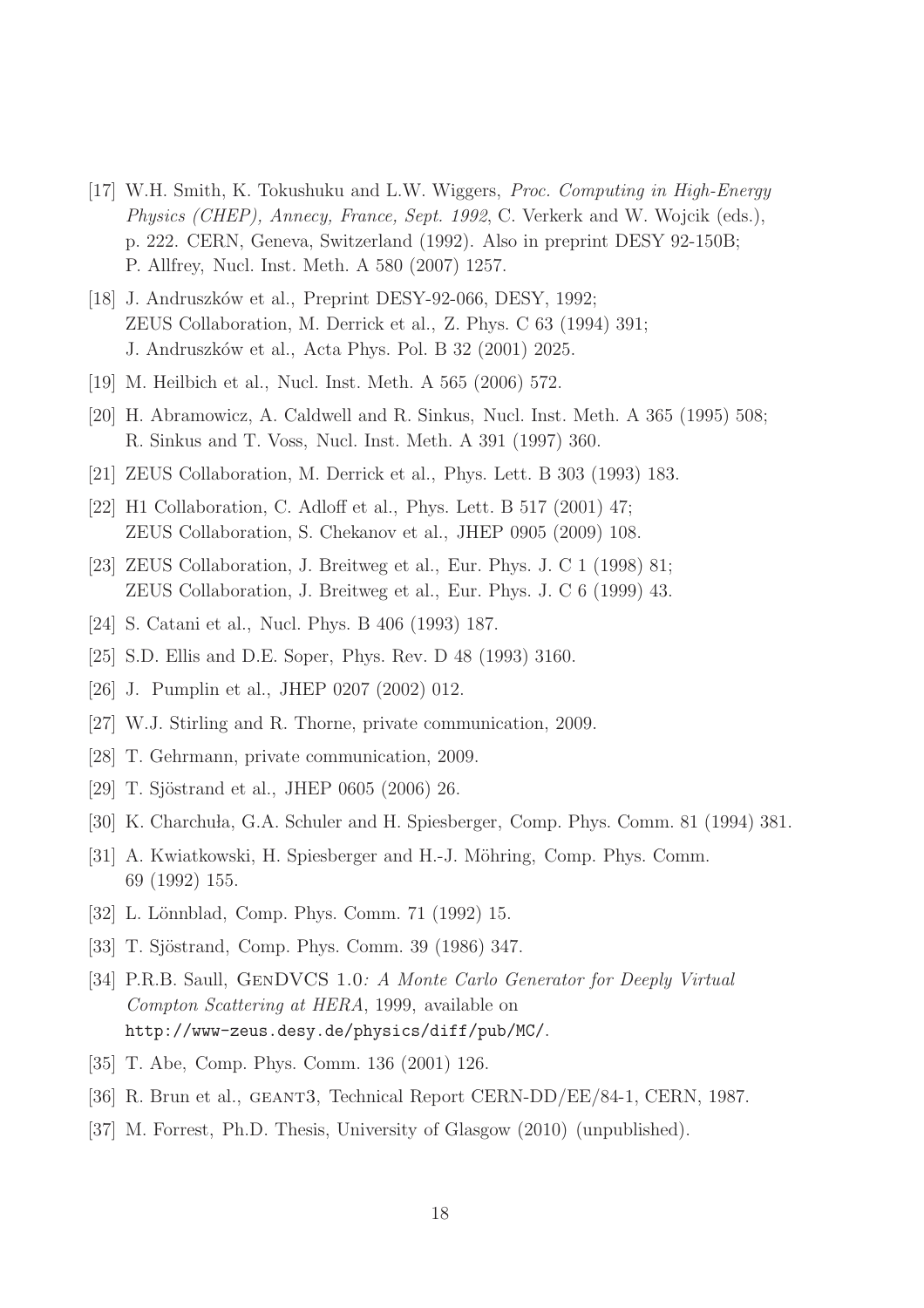| $E_T^{\gamma}$ range<br>(GeV) |  |  | $\frac{d\sigma}{dE_T^{\gamma}}$ (pb GeV <sup>-1</sup> )                                                                                                                                                                                                                 |
|-------------------------------|--|--|-------------------------------------------------------------------------------------------------------------------------------------------------------------------------------------------------------------------------------------------------------------------------|
|                               |  |  |                                                                                                                                                                                                                                                                         |
|                               |  |  |                                                                                                                                                                                                                                                                         |
| 8                             |  |  | $\begin{tabular}{c c} 6 & $4.87\pm0.28\,\text{(stat.)}\,\substack{+0.40\\-0.23}\,\text{(syst.)} \\ 8 & 2.40\pm0.16\,\text{(stat.)}\,\substack{+0.09\\-0.11}\,\text{(syst.)} \\ 10 & 1.24\pm0.11\,\text{(stat.)}\,\substack{+0.03\\-0.04}\,\text{(syst.)} \end{tabular}$ |
| $10 -$                        |  |  | $15\left[0.55 \pm 0.04\,\text{(stat.)}\,\substack{+0.03\\-0.03}\,\text{(syst.)}\right]$                                                                                                                                                                                 |

**Table 1:** Measured differential cross-section  $\frac{d\sigma}{dE_T^{\gamma}}$ .

<span id="page-19-0"></span>

| $\eta^{\gamma}$ range |  |  | $\frac{d\sigma}{dn^{\gamma}}$ (pb) |                                                                                                                                                           |  |  |
|-----------------------|--|--|------------------------------------|-----------------------------------------------------------------------------------------------------------------------------------------------------------|--|--|
|                       |  |  |                                    | $-0.7$ - $-0.3$ 17.4 $\pm 0.9$ (stat.) $^{+0.5}_{-0.7}$ (syst.)                                                                                           |  |  |
|                       |  |  |                                    |                                                                                                                                                           |  |  |
|                       |  |  |                                    | $-0.3$ - 0.1 13.0 $\pm 0.8 \text{ (stat.)}$ $^{+0.6}_{-0.3} \text{ (syst.)}$<br>0.1 - 0.5 10.7 $\pm 0.9 \text{ (stat.)}$ $^{+0.6}_{-0.4} \text{ (syst.)}$ |  |  |
| 0.5                   |  |  |                                    | 0.9 8.7 $\pm 0.9$ (stat.) $^{+1.1}_{-0.7}$ (syst.)                                                                                                        |  |  |

**Table 2:** Measured differential cross-section  $\frac{d\sigma}{d\eta\gamma}$ .

| $Q^2$ range<br>$(GeV^2)$ |  |     |             |   | $\frac{d\sigma}{dQ^2}$ (pb GeV <sup>-2</sup> ) |                        |         |
|--------------------------|--|-----|-------------|---|------------------------------------------------|------------------------|---------|
| 10                       |  | 20  | 0.414       | 土 | $0.035$ (stat.)                                | $+0.045$<br>$-0.024$   | (syst.) |
| 20                       |  | 40  | 0.279       | 士 | $0.020$ (stat.)                                | $+0.005$<br>$-0.014$   | (syst.) |
| 40                       |  | 80  | $0.115 \pm$ |   | $0.008$ (stat.)                                | $+0.011$<br>$-0.004$   | (syst.) |
| 80                       |  | 150 | 0.050       | 士 | $0.003$ (stat.)                                | $+0.001$<br>$-0.003$   | (syst.) |
| 150                      |  | 350 | 0.0088      | 士 | $0.0009$ (stat.)                               | $+0.0004$<br>$-0.0003$ | (syst.) |

|  |  |  | <b>Table 3:</b> Measured differential cross-section $\frac{d\sigma}{dQ^2}$ |  |
|--|--|--|----------------------------------------------------------------------------|--|
|--|--|--|----------------------------------------------------------------------------|--|

.

| $x$ range |  |          |           |  | $\frac{d\sigma}{dx}$ (pb)       |                  |         |  |
|-----------|--|----------|-----------|--|---------------------------------|------------------|---------|--|
|           |  |          |           |  |                                 |                  |         |  |
| 0.0002    |  | $-0.001$ |           |  | $15560 \pm 380 \text{ (stat.)}$ | $+350\n-250$     | (syst.) |  |
| 0.001     |  | $-0.003$ |           |  | $3920 \pm 230 \text{ (stat.)}$  | $^{+150}_{-180}$ | (syst.) |  |
| 0.003     |  | $- 0.01$ |           |  | $819 \pm 58 \text{ (stat.)}$    | $^{+44}_{-42}$   | (syst.) |  |
| 0.01      |  | 0.02     | $103 \pm$ |  | $16$ (stat.)                    | $^{+12}_{-16}$   | (syst.) |  |

<span id="page-19-1"></span>**Table 4:** Measured differential cross-section  $\frac{d\sigma}{dx}$ .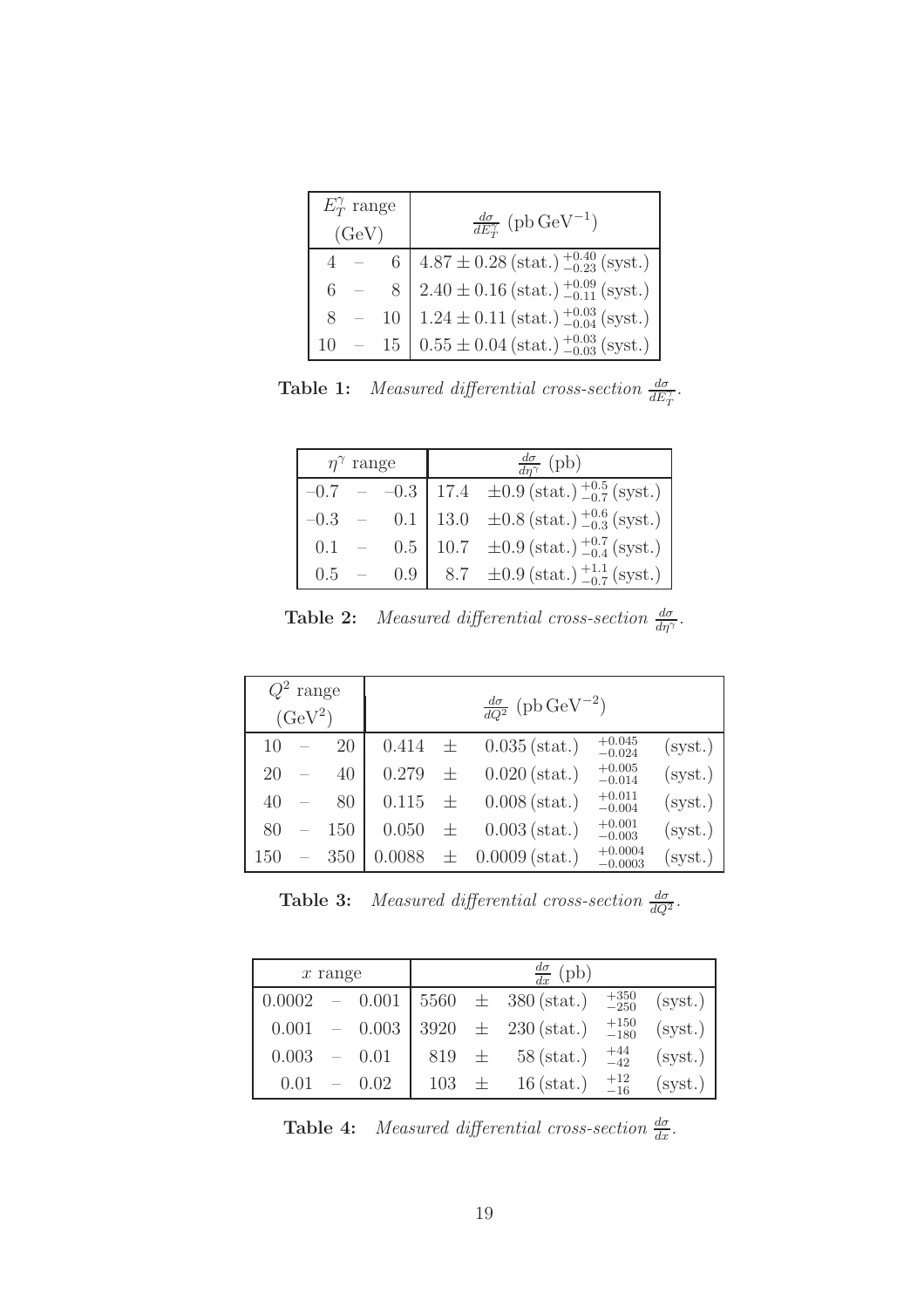

(a)

(b)



<span id="page-20-0"></span>Figure 1: Lowest-order tree-level diagrams for isolated photon production in ep scattering.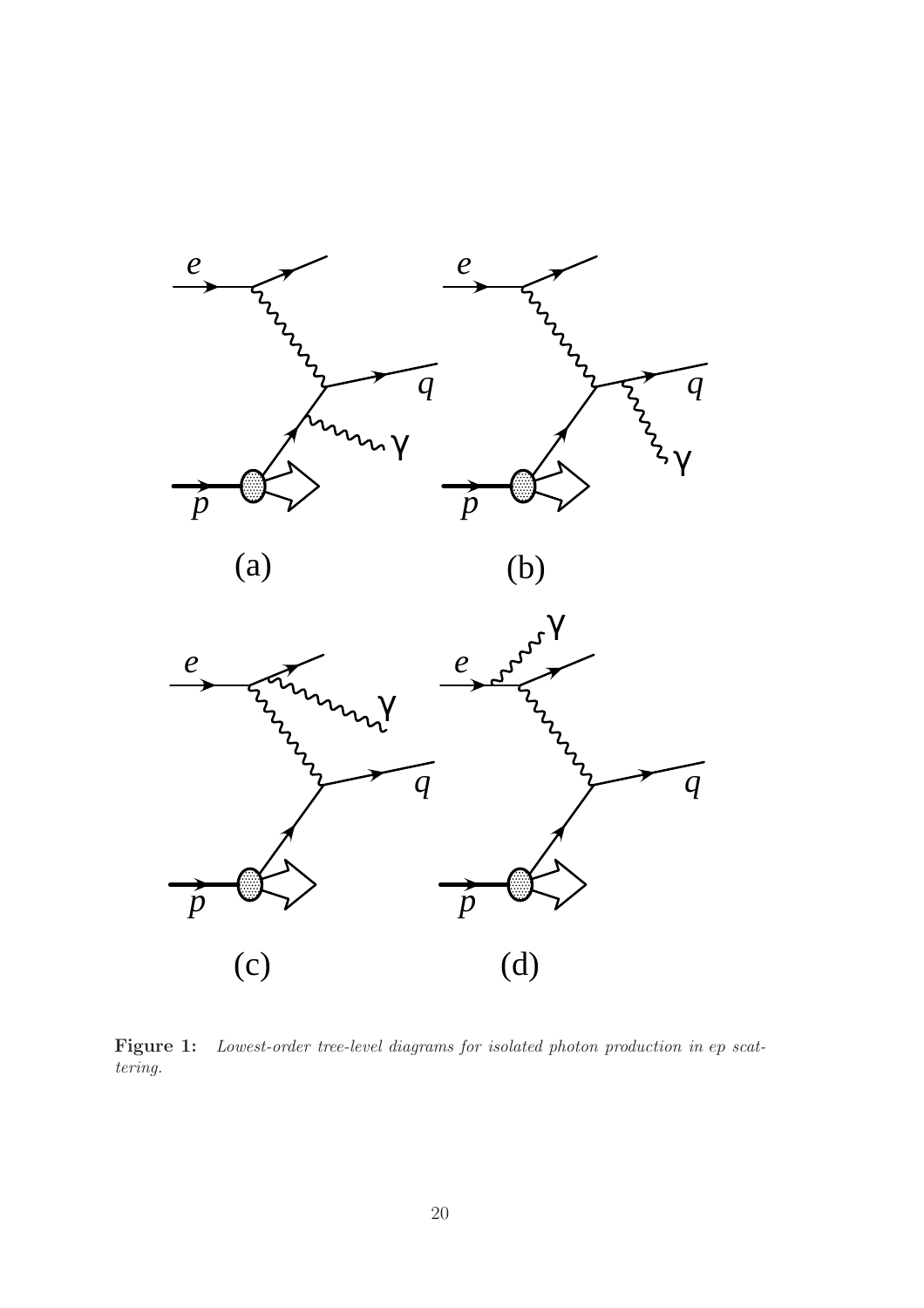

<span id="page-21-0"></span>Figure 2: Distributions of  $\langle \delta Z \rangle$  and  $f_{\text{max}}$ . The error bars represent the statistical uncertainties. The light shaded histogram shows a fit to the data of three components with fixed shapes as described in the text. The dark shaded histogram represents the QQ component of the fit, and the white histogram the LL component. The  $f_{\text{max}}$  distribution is shown after requiring  $\langle \delta Z \rangle < 0.8$ .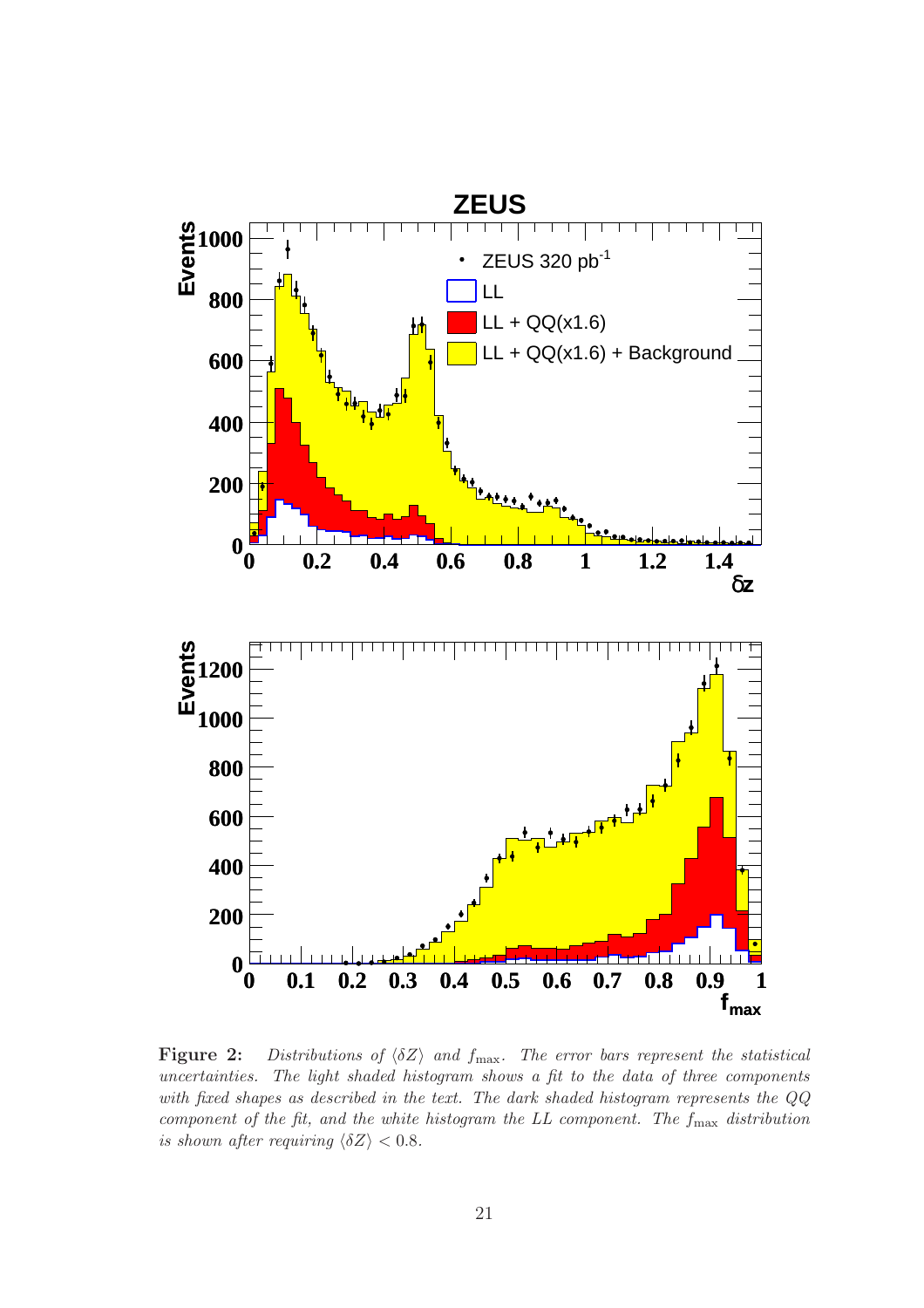

<span id="page-22-0"></span>**Figure 3:** Isolated photon differential cross sections in (a)  $E_T^{\gamma}$  $T$ , (b)  $\eta^{\gamma}$ , (c)  $Q^2$  and (d) x. The inner and outer error bars show, respectively, the statistical uncertainty and the statistical and systematic uncertainties added in quadrature. The solid histograms are the Monte Carlo predictions from the sum of  $QQ$  photons from PYTHIA normalised by a factor 1.6 plus Djangoh LL photons. The dashed (dotted) lines show the QQ (LL) contributions.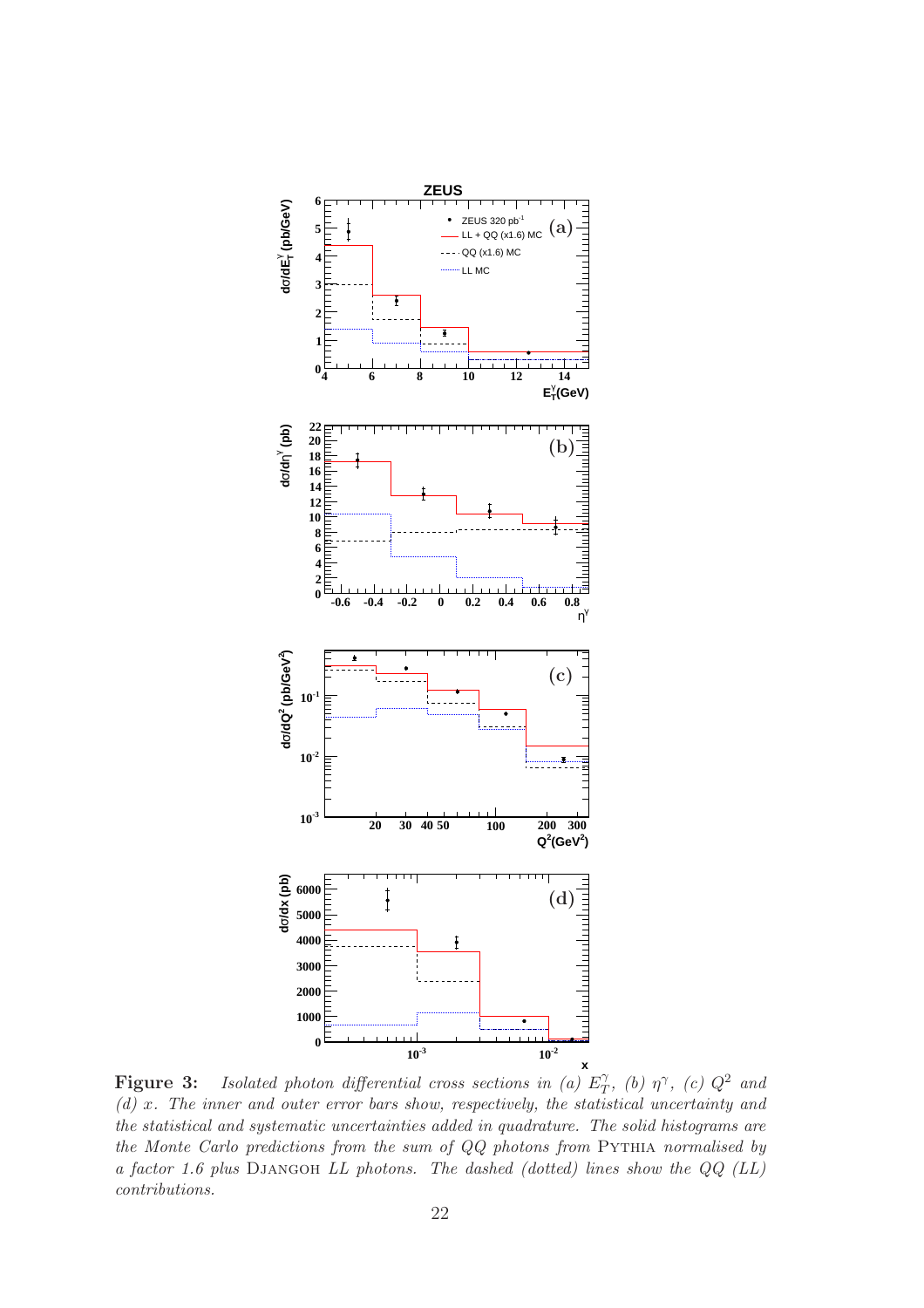

<span id="page-23-0"></span>Figure 4: Data points as Fig. [3.](#page-22-0) Theoretical predictions from Gehrmann-De Ridder et al. and Martin et al. are shown with their associated uncertainties indicated by the shaded band and the hatched bands respectively. The dash-dotted line illustrates the combination MRST plus GGP: QQ.